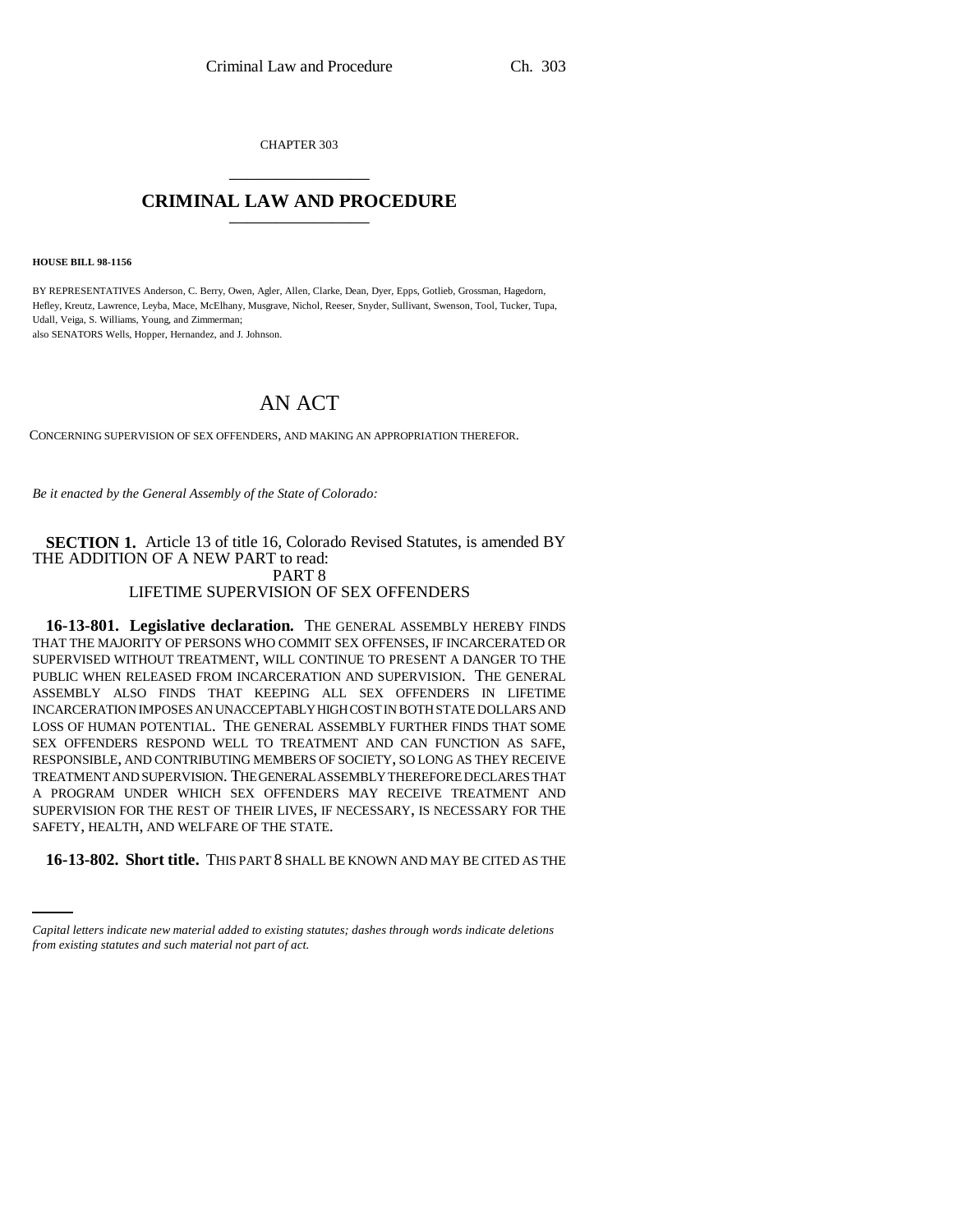"COLORADO SEX OFFENDER LIFETIME SUPERVISION ACT OF 1998".

**16-13-803. Definitions.** AS USED IN THIS PART 8, UNLESS THE CONTEXT OTHERWISE REQUIRES:

(1) "DEPARTMENT" MEANS THE DEPARTMENT OF CORRECTIONS.

(2) "MANAGEMENT BOARD" MEANS THE SEX OFFENDER MANAGEMENT BOARD CREATED IN SECTION 16-11.7- 103.

(3) "PAROLE BOARD" MEANS THE STATE BOARD OF PAROLE CREATED IN SECTION 17-2-201, C.R.S.

(4) "SEX OFFENDER" MEANS A PERSON WHO IS CONVICTED OF OR PLEADS GUILTY OR NOLO CONTENDERE TO A SEX OFFENSE. "SEX OFFENDER" ALSO MEANS ANY PERSON SENTENCED AS A SEX OFFENDER PURSUANT TO SECTION 16-13-804 (4).

(5) (a) "SEX OFFENSE" MEANS ANY OF THE FOLLOWING OFFENSES:

(I) SEXUAL ASSAULT IN THE FIRST DEGREE, AS DESCRIBED IN SECTION 18-3-402, C.R.S.;

(II) SEXUAL ASSAULT IN THE SECOND DEGREE, AS DESCRIBED IN SECTION 18-3-403, C.R.S.;

(III) FELONY SEXUAL ASSAULT IN THE THIRD DEGREE, AS DESCRIBED IN SECTION 18-3-404 (2), C.R.S.;

(IV) SEXUAL ASSAULT ON A CHILD, AS DESCRIBED IN SECTION 18-3-405, C.R.S.;

(V) SEXUAL ASSAULT ON A CHILD BY ONE IN A POSITION OF TRUST, AS DESCRIBED IN SECTION 18-3-405.3, C.R.S.;

(VI) AGGRAVATED SEXUAL ASSAULT ON A CLIENT BY A PSYCHOTHERAPIST, AS DESCRIBED IN SECTION 18-3-405.5 (1), C.R.S.;

(VII) ENTICEMENT OF A CHILD, AS DESCRIBED IN SECTION 18-3-305, C.R.S.;

(VIII) INCEST, AS DESCRIBED IN SECTION 18-6-301, C.R.S.;

(IX) AGGRAVATED INCEST, AS DESCRIBED IN SECTION 18-6-302, C.R.S.;

(X) PATRONIZING A PROSTITUTED CHILD, AS DESCRIBED IN SECTION 18-7-406, C.R.S.

(b) "SEX OFFENSE" ALSO INCLUDES CRIMINAL ATTEMPT, CONSPIRACY, OR SOLICITATION TO COMMIT ANY OF THE OFFENSES SPECIFIED IN PARAGRAPH (a) OF THIS SUBSECTION (4) IF SUCH CRIMINAL ATTEMPT, CONSPIRACY, OR SOLICITATION WOULD CONSTITUTE A CLASS 2, 3, OR 4 FELONY.

**16-13-804. Indeterminate sentence.** (1) (a) EXCEPT AS OTHERWISE PROVIDED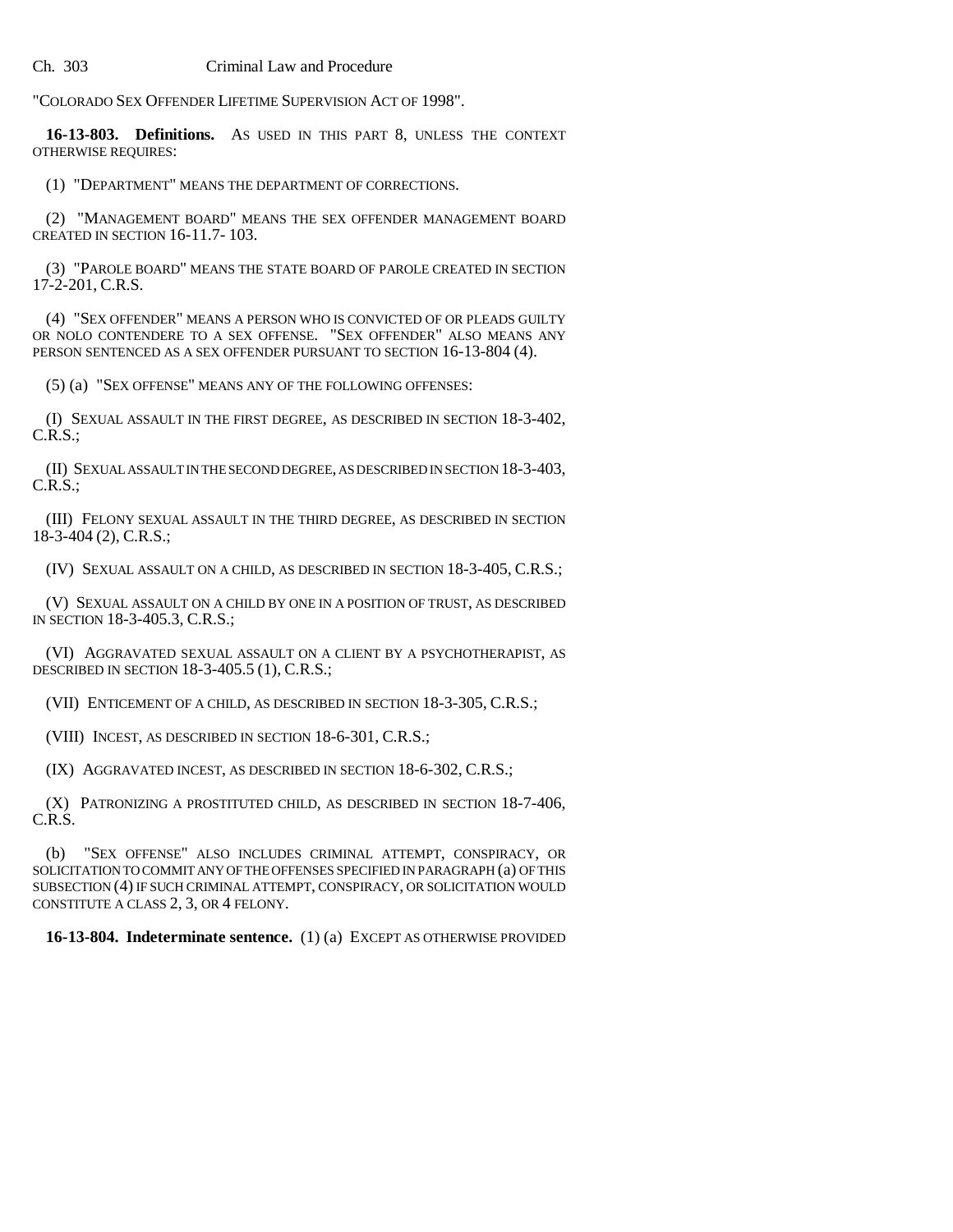IN THIS SUBSECTION (1) AND IN SUBSECTION (2) OF THIS SECTION, THE DISTRICT COURT HAVING JURISDICTION SHALL SENTENCE A SEX OFFENDER TO THE CUSTODY OF THE DEPARTMENT FOR AN INDETERMINATE TERM OF AT LEAST THE MINIMUM OF THE PRESUMPTIVE RANGE SPECIFIED IN SECTION 18-1-105, C.R.S., FOR THE LEVEL OF OFFENSE COMMITTED AND A MAXIMUM OF THE SEX OFFENDER'S NATURAL LIFE.

(b) IF THE SEX OFFENDER COMMITTED A SEX OFFENSE THAT CONSTITUTES A CRIME OF VIOLENCE, AS DEFINED IN SECTION 16-11-309, THE DISTRICT COURT SHALL SENTENCE THE SEX OFFENDER TO THE CUSTODY OF THE DEPARTMENT FOR AN INDETERMINATE TERM OF AT LEAST THE MIDPOINT IN THE PRESUMPTIVE RANGE FOR THE LEVEL OF OFFENSE COMMITTED AND A MAXIMUM OF THE SEX OFFENDER'S NATURAL LIFE.

(c) IF THE SEX OFFENDER COMMITTED A SEX OFFENSE THAT MAKES HIM OR HER ELIGIBLE FOR SENTENCING AS A HABITUAL SEX OFFENDER AGAINST CHILDREN PURSUANT TO SECTION 18-3-412,C.R.S., THE DISTRICT COURT SHALL SENTENCE THE SEX OFFENDER TO THE CUSTODY OF THE DEPARTMENT FOR AN INDETERMINATE TERM OF AT LEAST THE UPPER LIMIT OF THE PRESUMPTIVE RANGE FOR THE LEVEL OF OFFENSE COMMITTED AND A MAXIMUM OF THE SEX OFFENDER'S NATURAL LIFE.

(2) THE DISTRICT COURT HAVING JURISDICTION, BASED ON CONSIDERATION OF THE EVALUATION CONDUCTED PURSUANT TO SECTION 16-11.7-104 AND THE FACTORS SPECIFIED IN SECTION 16-11-203, MAY SENTENCE A SEX OFFENDER TO PROBATION FOR AN INDETERMINATE PERIOD OF AT LEAST TEN YEARS FOR A CLASS 4 FELONY OR TWENTY YEARS FOR A CLASS 2 OR 3 FELONY AND A MAXIMUM OF THE SEX OFFENDER'S NATURAL LIFE; EXCEPT THAT, IF THE SEX OFFENDER COMMITTED A SEX OFFENSE THAT CONSTITUTES A CRIME OF VIOLENCE AS DEFINED IN SECTION 16-11-309, OR COMMITTED A SEX OFFENSE THAT MAKES HIM OR HER ELIGIBLE FOR SENTENCING AS A HABITUAL SEX OFFENDER AGAINST CHILDREN PURSUANT TO SECTION 18-3-412, C.R.S., THE COURT SHALL SENTENCE THE SEX OFFENDER TO THE DEPARTMENT OF CORRECTIONS AS PROVIDED IN SUBSECTION (1) OF THIS SECTION. FOR ANY SEX OFFENDER SENTENCED TO PROBATION PURSUANT TO THIS SUBSECTION (2), THE COURT SHALL ORDER THAT THE SEX OFFENDER, AS A CONDITION OF PROBATION, PARTICIPATE IN AN INTENSIVE SUPERVISION PROBATION PROGRAM ESTABLISHED PURSUANT TO SECTION 16-13-807, UNTIL FURTHER ORDER OF THE COURT.

(3) EACH SEX OFFENDER SENTENCED PURSUANT TO THIS SECTION SHALL BE REQUIRED AS A PART OF THE SENTENCE TO UNDERGO TREATMENT TO THE EXTENT APPROPRIATE PURSUANT TO SECTION 16-11.7-105.

(4) (a) THE COURT MAY SENTENCE ANY PERSON PURSUANT TO THE PROVISIONS OF THIS SECTION IF:

(I) THE PERSON IS CONVICTED OF OR PLEADS GUILTY OR NOLO CONTENDERE TO A CRIME SPECIFIED IN PARAGRAPH (b) OF THIS SUBSECTION (4); AND

(II) AN ASSESSMENT OF THE PERSON PURSUANT TO SECTION 16-11.7-104 DETERMINES THAT THE PERSON IS LIKELY TO COMMIT ONE OR MORE OF THE OFFENSES SPECIFIED IN SECTION 18-3-414.5 (1) (a), C.R.S., UNDER THE CIRCUMSTANCES DESCRIBED IN SECTION 18-3-414.5 (1) (b), C.R.S.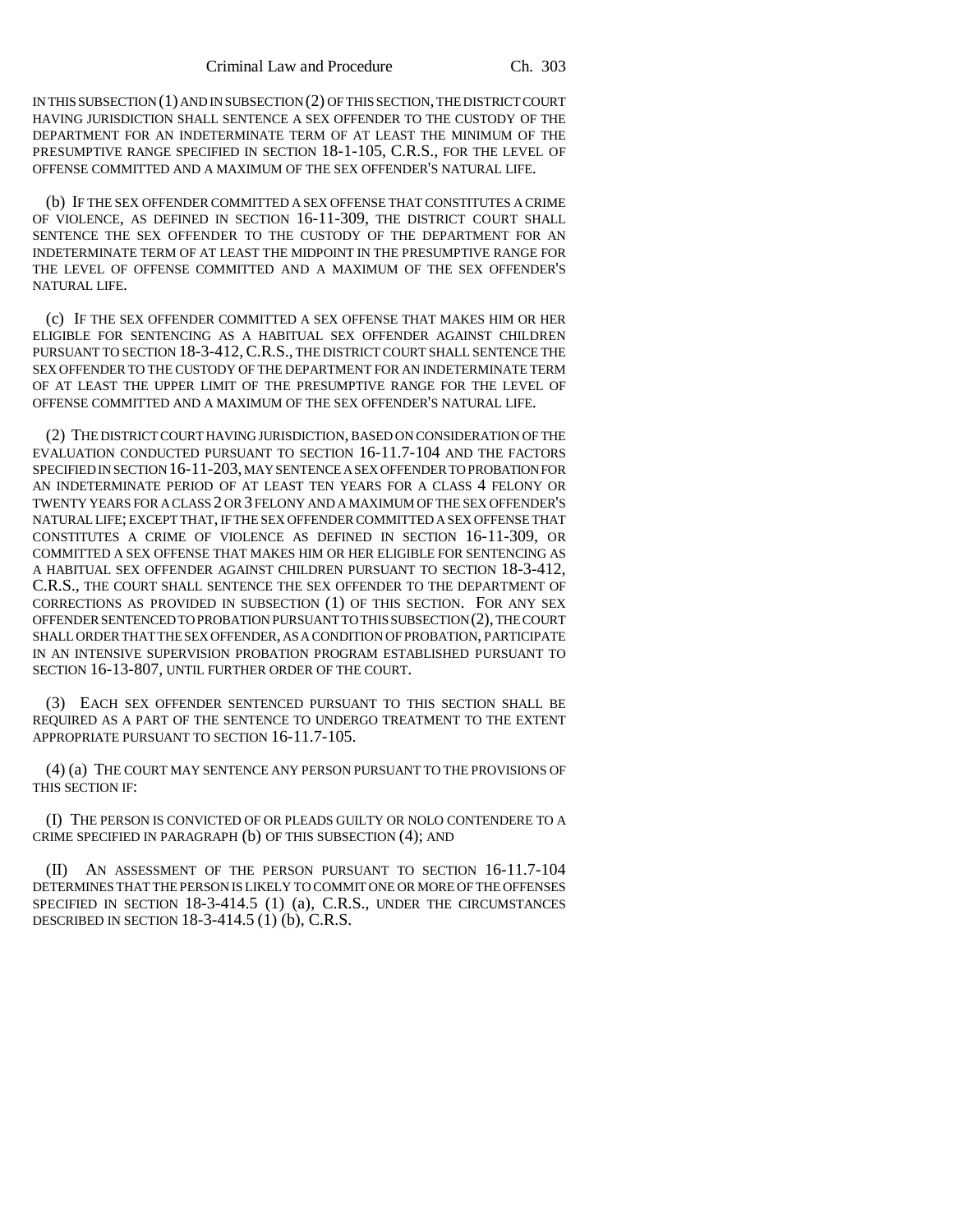(b) THE PROVISIONS OF THIS SUBSECTION (4) SHALL APPLY TO ANY PERSON WHO IS CONVICTED OF OR PLEADS GUILTY OR NOLO CONTENDERE TO ANY OF THE FOLLOWING OFFENSES OR CRIMINAL ATTEMPT, CONSPIRACY, OR SOLICITATION TO COMMIT ANY OF THE FOLLOWING OFFENSES:

(I) TRAFFICKING IN CHILDREN, AS DESCRIBED IN SECTION 18-6-402, C.R.S.;

(II) FELONY SEXUAL EXPLOITATION OF CHILDREN, AS DESCRIBED IN SECTION 18-6-403, C.R.S.;

(III) PROCUREMENT OF A CHILD FOR SEXUAL EXPLOITATION, AS DESCRIBED IN SECTION 18-6-404, C.R.S.;

(IV) SOLICITING FOR CHILD PROSTITUTION, AS DESCRIBED IN SECTION 18-7-402,  $C.R.S.$ ;

(V) PANDERING OF A CHILD, AS DESCRIBED IN SECTION 18-7-403, C.R.S.;

(VI) PROCUREMENT OF A CHILD, AS DESCRIBED IN SECTION 18-7-403.5, C.R.S.;

(VII) KEEPING A PLACE OF CHILD PROSTITUTION, AS DESCRIBED IN SECTION 18-7-404, C.R.S.;

(VIII) PIMPING OF A CHILD, AS DESCRIBED IN SECTION 18-7-405, C.R.S.;

(IX) INDUCEMENT OF CHILD PROSTITUTION, AS DESCRIBED IN SECTION 18-7-405.5, C.R.S.

(c) ANY PERSON SENTENCED AS A SEX OFFENDER PURSUANT TO THIS SUBSECTION (4) SHALL BE SUBJECT TO THE PROVISIONS OF THIS PART 8.

(5) (a) ANY SEX OFFENDER SENTENCED PURSUANT TO SUBSECTION (1) OR (4) OF THIS SECTION AND CONVICTED OF ONE OR MORE ADDITIONAL CRIMES ARISING OUT OF THE SAME INCIDENT AS THE SEX OFFENSE SHALL BE SENTENCED FOR THE SEX OFFENSE AND SUCH OTHER CRIMES SO THAT THE SENTENCES ARE SERVED CONSECUTIVELY RATHER THAN CONCURRENTLY.

(b) (I) EXCEPT AS OTHERWISE PROVIDED IN SUBPARAGRAPH (II) OF THIS PARAGRAPH (b), IF A SEX OFFENDER SENTENCED PURSUANT TO THIS PART 8 IS CONVICTED OF A SUBSEQUENT CRIME PRIOR TO BEING DISCHARGED FROM PAROLE PURSUANT TO SECTION 16-13-806 OR DISCHARGED FROM PROBATION PURSUANT TO SECTION 16-13-808, ANY SENTENCE IMPOSED FOR THE SECOND CRIME SHALL NOT SUPERSEDE THE SEX OFFENDER'S SENTENCE PURSUANT TO THE PROVISIONS OF THIS PART 8. IF THE SEX OFFENDER COMMITS THE SUBSEQUENT CRIME WHILE HE OR SHE IS ON PAROLE OR PROBATION AND THE SEX OFFENDER RECEIVES A SENTENCE TO THE DEPARTMENT OF CORRECTIONS FOR THE SUBSEQUENT CRIME, THE SEX OFFENDER'S PAROLE OR PROBATION SHALL BE DEEMED REVOKED PURSUANT TO SECTION 16-13-810, AND THE SEX OFFENDER SHALL CONTINUE TO BE SUBJECT TO THE PROVISIONS OF THIS PART 8.

(II) THE PROVISIONS OF SUBPARAGRAPH (I) OF THIS PARAGRAPH (b) SHALL NOT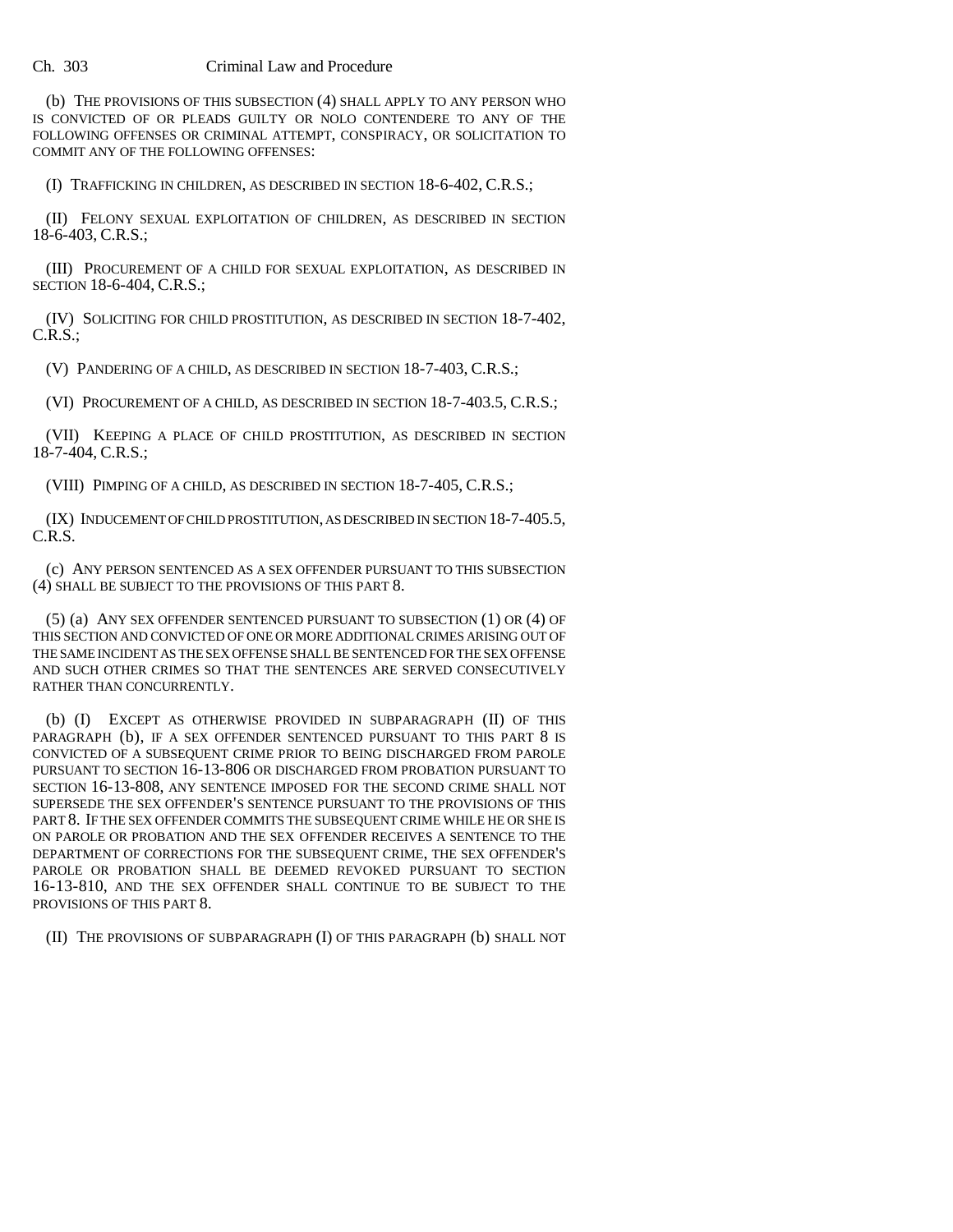APPLY IF THE SEX OFFENDER COMMITS A SUBSEQUENT CRIME THAT IS A CLASS 1 FELONY.

**16-13-805. Parole - intensive supervision program.** (1) THE DEPARTMENT SHALL ESTABLISH AN INTENSIVE SUPERVISION PAROLE PROGRAM FOR SEX OFFENDERS SENTENCED TO INCARCERATION AND SUBSEQUENTLY RELEASED ON PAROLE PURSUANT TO THIS PART 8. IN ADDITION, THE PAROLE BOARD MAY REQUIRE A PERSON, AS A CONDITION OF PAROLE, TO PARTICIPATE IN THE INTENSIVE SUPERVISION PAROLE PROGRAM ESTABLISHED PURSUANT TO THIS SECTION IF THE PERSON IS CONVICTED OF:

(a) INDECENT EXPOSURE, AS DESCRIBED IN SECTION 18-7-302, C.R.S.;

(b) CRIMINAL ATTEMPT, CONSPIRACY, OR SOLICITATION TO COMMIT ANY OF THE OFFENSES SPECIFIED IN SECTION 16-13-803(5)(a), WHICH ATTEMPT, CONSPIRACY, OR SOLICITATION WOULD CONSTITUTE A CLASS 5 FELONY; OR

(c) ANY OF THE OFFENSES SPECIFIED IN SECTION 16-13-804 (4) (b).

(2) THE DEPARTMENT SHALL REQUIRE THAT SEX OFFENDERS AND ANY OTHER PERSONS IN THE INTENSIVE SUPERVISION PAROLE PROGRAM ESTABLISHED PURSUANT TO THIS SECTION RECEIVE THE HIGHEST LEVEL OF SUPERVISION THAT IS PROVIDED TO PAROLEES. THE INTENSIVE SUPERVISION PAROLE PROGRAM MAY INCLUDE, BUT IS NOT LIMITED TO, SEVERELY RESTRICTED ACTIVITIES, DAILY CONTACT BETWEEN THE SEX OFFENDER OR OTHER PERSON AND THE PAROLE OFFICER, MONITORED CURFEW, HOME VISITATION, EMPLOYMENT VISITATION AND MONITORING, DRUG AND ALCOHOL SCREENING, TREATMENT REFERRALS AND MONITORING, INCLUDING PHYSIOLOGICAL MONITORING, AND PAYMENT OF RESTITUTION. IN ADDITION, THE INTENSIVE SUPERVISION PAROLE PROGRAM SHALL BE DESIGNED TO MINIMIZE THE RISK TO THE PUBLIC TO THE GREATEST EXTENT POSSIBLE.

(3) THE EXECUTIVE DIRECTOR OF THE DEPARTMENT SHALL ESTABLISH AND ENFORCE STANDARDS AND CRITERIA FOR ADMINISTRATION OF THE INTENSIVE SUPERVISION PAROLE PROGRAM CREATED PURSUANT TO THIS SECTION.

**16-13-806. Release from incarceration - parole - conditions.** (1) (a) ON COMPLETION OF THE MINIMUM PERIOD OF INCARCERATION SPECIFIED IN A SEX OFFENDER'S INDETERMINATE SENTENCE, LESS ANY EARNED TIME CREDITED TO THE SEX OFFENDER PURSUANT TO SECTION 17-22.5-403 OR 17-22.5-405, C.R.S., THE PAROLE BOARD SHALL SCHEDULE A HEARING TO DETERMINE WHETHER THE SEX OFFENDER MAY BE RELEASED ON PAROLE. IN DETERMINING WHETHER TO RELEASE THE SEX OFFENDER ON PAROLE, THE PAROLE BOARD SHALL DETERMINE WHETHER THE SEX OFFENDER HAS SUCCESSFULLY PROGRESSED IN TREATMENT AND WOULD NOT POSE AN UNDUE THREAT TO THE COMMUNITY IF RELEASED UNDER APPROPRIATE TREATMENT AND MONITORING REQUIREMENTS AND WHETHER THERE IS A STRONG AND REASONABLE PROBABILITY THAT THE PERSON WILL NOT THEREAFTER VIOLATE THE LAW. THE DEPARTMENT SHALL MAKE RECOMMENDATIONS TO THE PAROLE BOARD CONCERNING WHETHER THE SEX OFFENDER SHOULD BE RELEASED ON PAROLE AND THE LEVEL OF TREATMENT AND MONITORING THAT SHOULD BE IMPOSED AS A CONDITION OF PAROLE. THE RECOMMENDATION SHALL BE BASED ON THE CRITERIA ESTABLISHED BY THE MANAGEMENT BOARD PURSUANT TO SECTION 16-13-809.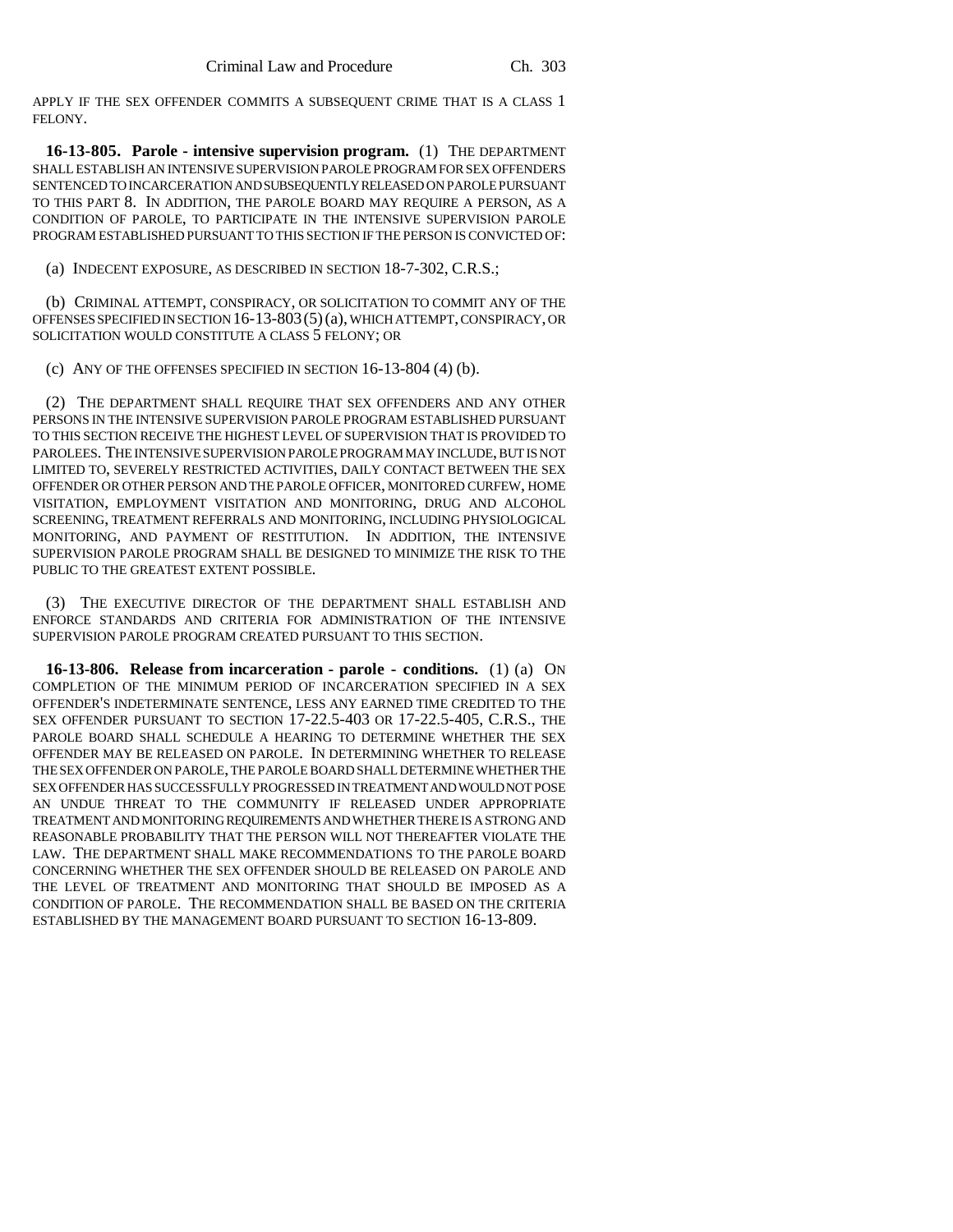(b) IF A SEX OFFENDER IS RELEASED ON PAROLE PURSUANT TO THIS SECTION, THE SEX OFFENDER'S SENTENCE TO INCARCERATION SHALL CONTINUE AND SHALL NOT BE DEEMED DISCHARGED UNTIL SUCH TIME AS THE PAROLE BOARD MAY DISCHARGE THE SEX OFFENDER FROM PAROLE PURSUANT TO SUBSECTION (3) OF THIS SECTION. THE PERIOD OF PAROLE FOR ANY SEX OFFENDER CONVICTED OF A CLASS 4 FELONY SHALL BE AN INDETERMINATE TERM OF AT LEAST TEN YEARS AND A MAXIMUM OF THE REMAINDER OF THE SEX OFFENDER'S NATURAL LIFE. THE PERIOD OF PAROLE FOR ANY SEX OFFENDER CONVICTED OF A CLASS 2 OR 3 FELONY SHALL BE AN INDETERMINATE TERM OF AT LEAST TWENTY YEARS AND A MAXIMUM OF THE REMAINDER OF THE SEX OFFENDER'S NATURAL LIFE.

(c) IF THE PAROLE BOARD DOES NOT RELEASE THE SEX OFFENDER ON PAROLE PURSUANT TO PARAGRAPH (a) OF THIS SUBSECTION (1), THE PAROLE BOARD SHALL REVIEW SUCH DENIAL AT LEAST ONCE EVERY THREE YEARS UNTIL IT DETERMINES THAT THE SEX OFFENDER MEETS THE CRITERIA FOR RELEASE ON PAROLE SPECIFIED IN PARAGRAPH (a) OF THIS SUBSECTION (1). AT EACH REVIEW, THE DEPARTMENT SHALL MAKE RECOMMENDATIONS, BASED ON THE CRITERIA ESTABLISHED BY THE MANAGEMENT BOARD PURSUANT TO SECTION 16-13-809, CONCERNING WHETHER THE SEX OFFENDER SHOULD BE RELEASED ON PAROLE.

(2) (a) AS A CONDITION OF RELEASE ON PAROLE PURSUANT TO THIS SECTION, A SEX OFFENDER SHALL PARTICIPATE IN THE INTENSIVE SUPERVISION PAROLE PROGRAM CREATED BY THE DEPARTMENT PURSUANT TO SECTION 16-13-805. PARTICIPATION IN THE INTENSIVE SUPERVISION PAROLE PROGRAM SHALL CONTINUE UNTIL THE SEX OFFENDER CAN DEMONSTRATE THAT HE OR SHE HAS SUCCESSFULLY PROGRESSED IN TREATMENT AND WOULD NOT POSE AN UNDUE THREAT TO THE COMMUNITY IF PAROLED TO A LOWER LEVEL OF SUPERVISION, AT WHICH TIME THE SEX OFFENDER'S PAROLE OFFICER MAY PETITION THE PAROLE BOARD FOR A REDUCTION IN THE SEX OFFENDER'S LEVEL OF SUPERVISION. THE SEX OFFENDER'S PAROLE OFFICER AND TREATMENT PROVIDER SHALL MAKE RECOMMENDATIONS TO THE PAROLE BOARD CONCERNING WHETHER THE SEX OFFENDER HAS MET THE REQUIREMENTS SPECIFIED IN THIS SUBSECTION (2) SUCH THAT THE LEVEL OF PAROLE SUPERVISION SHOULD BE REDUCED. THE RECOMMENDATIONS SHALL BE BASED ON THE CRITERIA ESTABLISHED BY THE MANAGEMENT BOARD PURSUANT TO SECTION 16-13-809.

(b) FOLLOWING REDUCTION IN A SEX OFFENDER'S LEVEL OF PAROLE SUPERVISION PURSUANT TO PARAGRAPH (a) OF THIS SUBSECTION (2), THE SEX OFFENDER'S PAROLE OFFICER MAY RETURN THE SEX OFFENDER TO THE INTENSIVE SUPERVISION PAROLE PROGRAM IF THE PAROLE OFFICER DETERMINES THAT AN INCREASED LEVEL OF SUPERVISION IS NECESSARY TO PROTECT THE PUBLIC SAFETY. THE PAROLE OFFICER SHALL NOTIFY THE PAROLE BOARD AS SOON AS POSSIBLE AFTER RETURNING THE SEX OFFENDER TO THE INTENSIVE SUPERVISION PAROLE PROGRAM. TO SUBSEQUENTLY REDUCE THE SEX OFFENDER'S LEVEL OF SUPERVISION, THE PAROLE OFFICER MAY PETITION THE PAROLE BOARD AS PROVIDED IN PARAGRAPH (a) OF THIS SUBSECTION (2).

(3) (a) ON COMPLETION OF TWENTY YEARS ON PAROLE FOR ANY SEX OFFENDER CONVICTED OF A CLASS 2 OR 3 FELONY OR ON COMPLETION OF TEN YEARS OF PAROLE FOR ANY SEX OFFENDER CONVICTED OF A CLASS 4 FELONY, THE PAROLE BOARD SHALL SCHEDULE A HEARING TO DETERMINE WHETHER THE SEX OFFENDER MAY BE DISCHARGED FROM PAROLE. IN DETERMINING WHETHER TO DISCHARGE THE SEX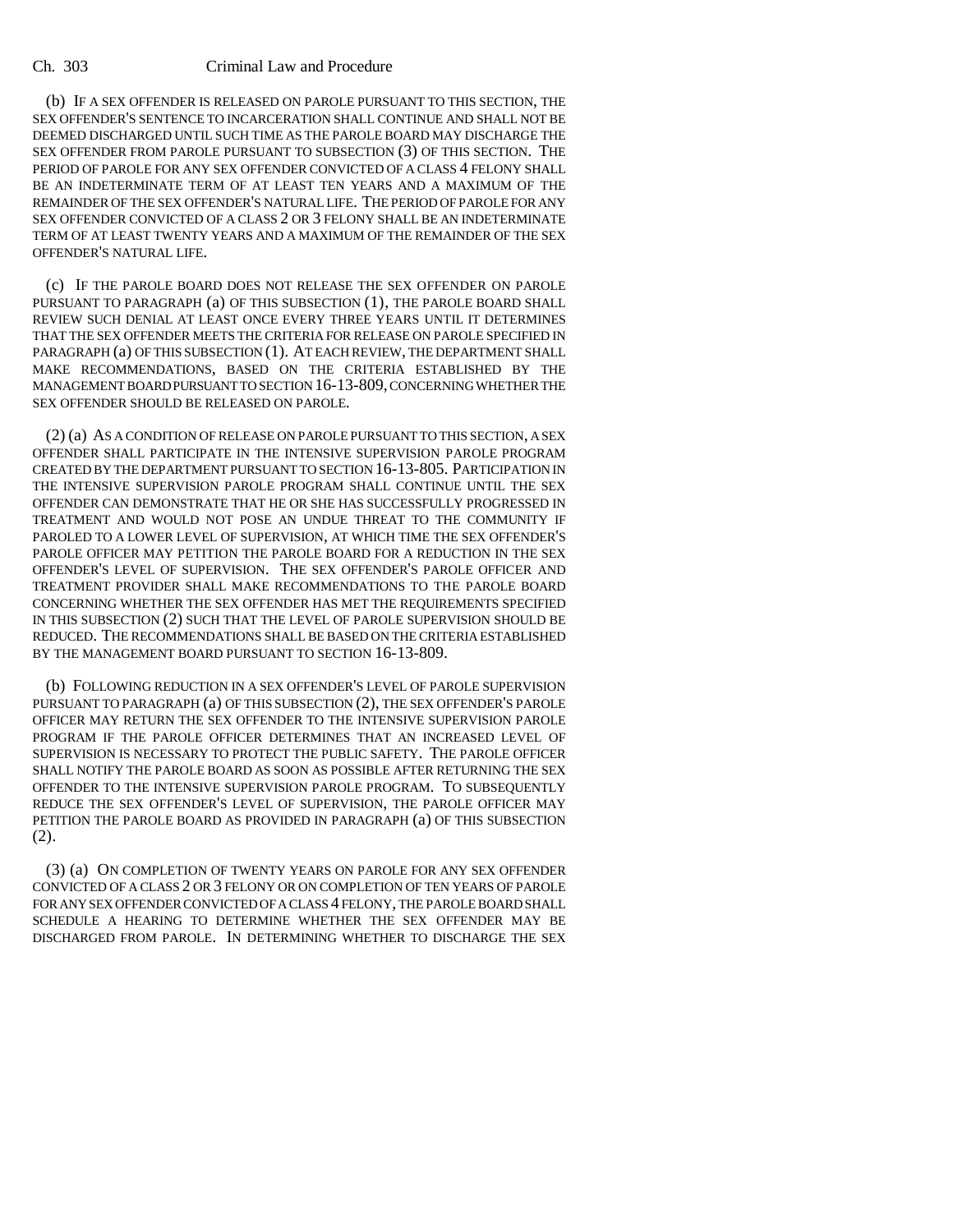OFFENDER FROM PAROLE, THE PAROLE BOARD SHALL DETERMINE WHETHER THE SEX OFFENDER HAS SUCCESSFULLY PROGRESSED IN TREATMENT AND WOULD NOT POSE AN UNDUE THREAT TO THE COMMUNITY IF ALLOWED TO LIVE IN THE COMMUNITY WITHOUT TREATMENT OR SUPERVISION. THE SEX OFFENDER'S PAROLE OFFICER AND TREATMENT PROVIDER SHALL MAKE RECOMMENDATIONS TO THE PAROLE BOARD CONCERNING WHETHER THE SEX OFFENDER HAS MET THE REQUIREMENTS SPECIFIED IN THIS SUBSECTION (3) SUCH THAT THE SEX OFFENDER SHOULD BE DISCHARGED FROM PAROLE. THE RECOMMENDATIONS SHALL BE BASED ON THE CRITERIA ESTABLISHED BY THE MANAGEMENT BOARD PURSUANT TO SECTION 16-13-809.

(b) IF THE PAROLE BOARD DOES NOT DISCHARGE THE SEX OFFENDER FROM PAROLE PURSUANT TO PARAGRAPH (a) OF THIS SUBSECTION (3), THE PAROLE BOARD SHALL REVIEW SUCH DENIAL AT LEAST ONCE EVERY THREE YEARS UNTIL IT DETERMINES THAT THE SEX OFFENDER MEETS THE CRITERIA FOR DISCHARGE SPECIFIED IN PARAGRAPH (a) OF THIS SUBSECTION (3). AT EACH REVIEW, THE SEX OFFENDER'S PAROLE OFFICER AND TREATMENT PROVIDER SHALL MAKE RECOMMENDATIONS, BASED ON THE CRITERIA ESTABLISHED BY THE MANAGEMENT BOARD PURSUANT TO SECTION 16-13-809, CONCERNING WHETHER THE SEX OFFENDER SHOULD BE DISCHARGED.

(4) IN DETERMINING WHETHER TO RELEASE A SEX OFFENDER ON PAROLE, REDUCE THE LEVEL OF SUPERVISION, OR DISCHARGE A SEX OFFENDER FROM PAROLE PURSUANT TO THIS SECTION, THE PAROLE BOARD SHALL CONSIDER THE RECOMMENDATIONS OF THE DEPARTMENT AND THE SEX OFFENDER'S PAROLE OFFICER AND TREATMENT PROVIDER. IF THE PAROLE BOARD CHOOSES NOT TO FOLLOW THE RECOMMENDATIONS MADE, IT SHALL MAKE FINDINGS ON THE RECORD IN SUPPORT OF ITS DECISION.

**16-13-807. Probation - intensive supervision program.** (1) (a) THE JUDICIAL DEPARTMENT SHALL ESTABLISH AN INTENSIVE SUPERVISION PROBATION PROGRAM FOR SEX OFFENDERS SENTENCED TO PROBATION PURSUANT TO THIS PART 8. IN ADDITION, THE COURT MAY REQUIRE A PERSON, AS A CONDITION OF PROBATION, TO PARTICIPATE IN THE INTENSIVE SUPERVISION PROBATION PROGRAM ESTABLISHED PURSUANT TO THIS SECTION IF THE PERSON IS CONVICTED OF:

(I) INDECENT EXPOSURE, AS DESCRIBED IN SECTION 18-7-302, C.R.S.;

(II) CRIMINAL ATTEMPT, CONSPIRACY, OR SOLICITATION TO COMMIT ANY OF THE OFFENSES SPECIFIED IN SECTION 16-13-803(5)(a), WHICH ATTEMPT, CONSPIRACY, OR SOLICITATION WOULD CONSTITUTE A CLASS 5 FELONY; OR

(III) ANY OF THE OFFENSES SPECIFIED IN SECTION 16-13-804 (4) (b).

(b) THE JUDICIAL DEPARTMENT MAY ESTABLISH THE INTENSIVE SUPERVISION PROBATION PROGRAM IN ANY JUDICIAL DISTRICT OR COMBINATION OF JUDICIAL DISTRICTS.

(2) THE JUDICIAL DEPARTMENT SHALL REQUIRE THAT SEX OFFENDERS AND ANY OTHER PERSONS PARTICIPATING IN THE INTENSIVE SUPERVISION PROBATION PROGRAM CREATED PURSUANT TO THIS SECTION RECEIVE THE HIGHEST LEVEL OF SUPERVISION THAT IS PROVIDED TO PROBATIONERS. THE INTENSIVE SUPERVISION PROBATION PROGRAM MAY INCLUDE BUT NOT BE LIMITED TO SEVERELY RESTRICTED ACTIVITIES,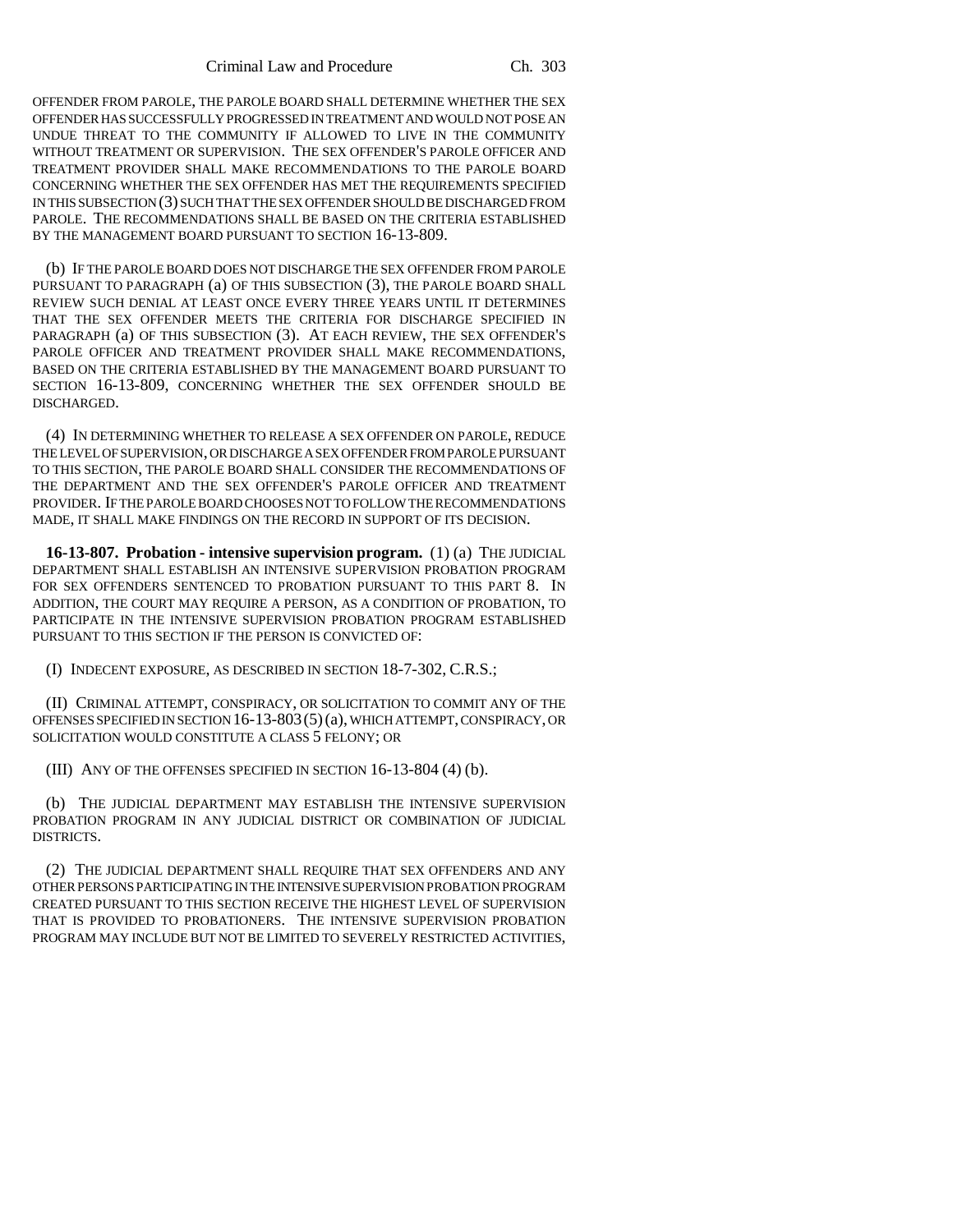DAILY CONTACT BETWEEN THE SEX OFFENDER OR OTHER PERSON AND THE PROBATION OFFICER, MONITORED CURFEW, HOME VISITATION, EMPLOYMENT VISITATION AND MONITORING, DRUG AND ALCOHOL SCREENING, TREATMENT REFERRALS AND MONITORING, INCLUDING PHYSIOLOGICAL MONITORING, AND PAYMENT OF RESTITUTION. IN ADDITION, THE INTENSIVE SUPERVISION PROBATION PROGRAM SHALL BE DESIGNED TO MINIMIZE THE RISK TO THE PUBLIC TO THE GREATEST EXTENT POSSIBLE.

(3) THE JUDICIAL DEPARTMENT SHALL ESTABLISH AND ENFORCE STANDARDS AND CRITERIA FOR ADMINISTRATION OF THE INTENSIVE SUPERVISION PROBATION PROGRAM CREATED PURSUANT TO THIS SECTION.

**16-13-808. Probation - conditions - release.** (1) IF THE COURT SENTENCES A SEX OFFENDER TO PROBATION, IN ADDITION TO ANY CONDITIONS IMPOSED PURSUANT TO SECTION 16-11-204, THE COURT SHALL REQUIRE AS A CONDITION OF PROBATION THAT THE SEX OFFENDER PARTICIPATE UNTIL FURTHER ORDER OF THE COURT IN THE INTENSIVE SUPERVISION PROBATION PROGRAM CREATED PURSUANT TO SECTION 16-13-807.

(2) ON COMPLETION OF TWENTY YEARS OF PROBATION FOR ANY SEX OFFENDER CONVICTED OF A CLASS 2 OR 3 FELONY OR ON COMPLETION OF TEN YEARS OF PROBATION FOR ANY SEX OFFENDER CONVICTED OF A CLASS 4 FELONY, THE COURT SHALL SCHEDULE A REVIEW HEARING TO DETERMINE WHETHER THE SEX OFFENDER SHOULD BE DISCHARGED FROM PROBATION. IN MAKING ITS DETERMINATION, THE COURT SHALL DETERMINE WHETHER THE SEX OFFENDER HAS SUCCESSFULLY PROGRESSED IN TREATMENT AND WOULD NOT POSE AN UNDUE THREAT TO THE COMMUNITY IF ALLOWED TO LIVE IN THE COMMUNITY WITHOUT TREATMENT OR SUPERVISION. THE SEX OFFENDER'S PROBATION OFFICER AND TREATMENT PROVIDER SHALL MAKE RECOMMENDATIONS TO THE COURT CONCERNING WHETHER THE SEX OFFENDER HAS MET THE REQUIREMENTS OF THIS SECTION SUCH THAT HE OR SHE SHOULD BE DISCHARGED FROM PROBATION.

(3) (a) IN DETERMINING WHETHER TO DISCHARGE A SEX OFFENDER FROM PROBATION PURSUANT TO THIS SECTION, THE COURT SHALL CONSIDER THE RECOMMENDATIONS OF THE SEX OFFENDER'S PROBATION OFFICER AND TREATMENT PROVIDER. THE RECOMMENDATIONS OF THE PROBATION OFFICER AND THE TREATMENT PROVIDER SHALL BE BASED ON THE CRITERIA ESTABLISHED BY THE MANAGEMENT BOARD PURSUANT TO SECTION 16-13-809. IF THE COURT CHOOSES NOT TO FOLLOW THE RECOMMENDATIONS MADE, THE COURT SHALL MAKE FINDINGS ON THE RECORD IN SUPPORT OF ITS DECISION.

(b) IF THE COURT DOES NOT DISCHARGE THE SEX OFFENDER FROM PROBATION PURSUANT TO PARAGRAPH (a) OF THIS SUBSECTION (3), THE COURT SHALL REVIEW SUCH DENIAL AT LEAST ONCE EVERY THREE YEARS UNTIL IT DETERMINES THAT THE SEX OFFENDER MEETS THE CRITERIA FOR DISCHARGE AS SPECIFIED IN PARAGRAPH (a) OF THIS SUBSECTION (3). AT EACH REVIEW, THE SEX OFFENDER'S PROBATION OFFICER AND TREATMENT PROVIDER SHALL MAKE RECOMMENDATIONS, BASED ON THE CRITERIA ESTABLISHED BY THE MANAGEMENT BOARD PURSUANT TO SECTION 16-13-809, CONCERNING WHETHER THE SEX OFFENDER SHOULD BE DISCHARGED.

### **16-13-809. Criteria for release from incarceration, reduction in supervision,**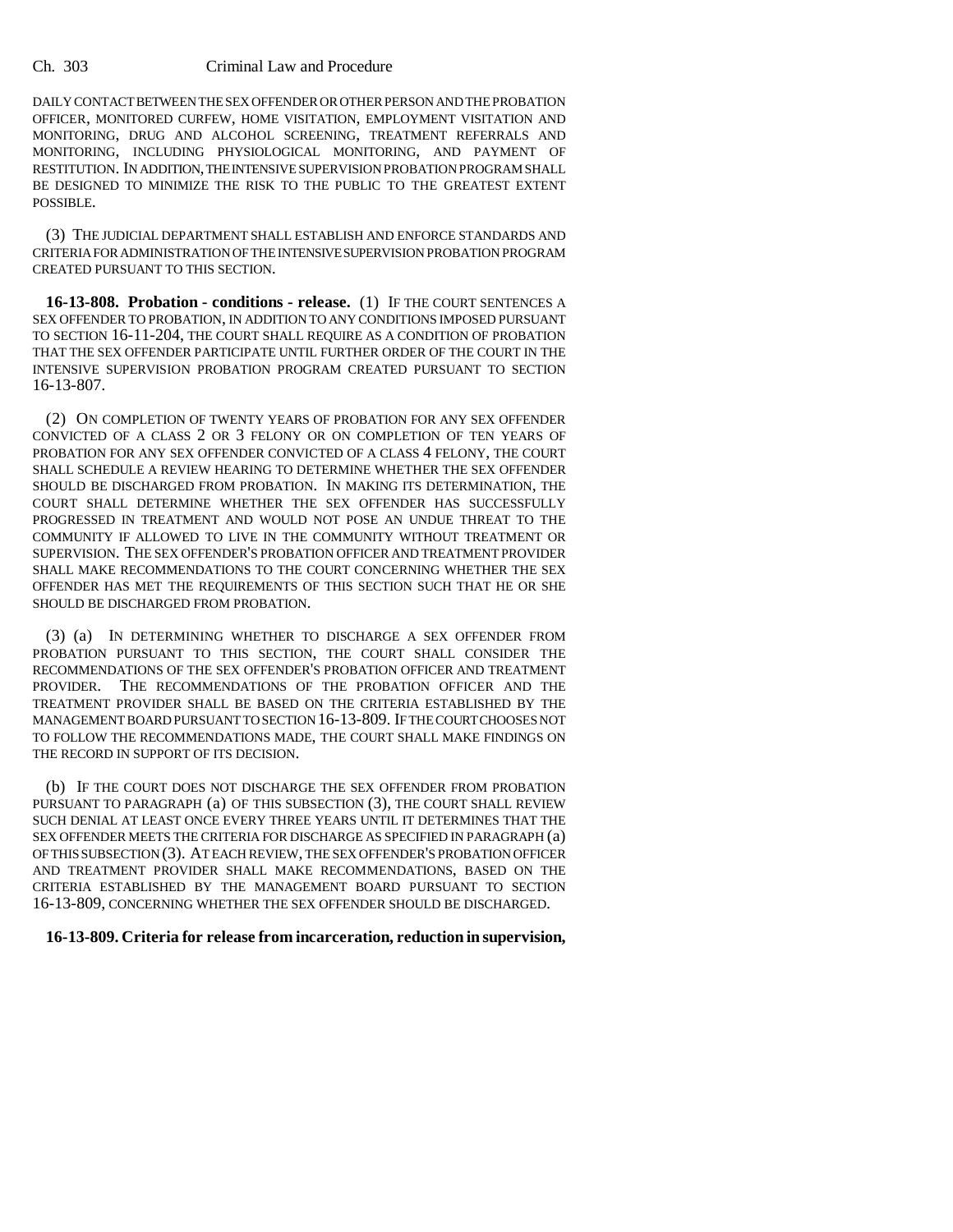**and discharge.** (1) ON OR BEFORE JULY 1, 1999, THE MANAGEMENT BOARD, IN COLLABORATION WITH THE DEPARTMENT OF CORRECTIONS, THE JUDICIAL DEPARTMENT, AND THE PAROLE BOARD, SHALL ESTABLISH:

(a) THE CRITERIA BY AND THE MANNER IN WHICH A SEX OFFENDER MAY DEMONSTRATE THAT HE OR SHE WOULD NOT POSE AN UNDUE THREAT TO THE COMMUNITY IF RELEASED ON PAROLE OR TO A LOWER LEVEL OF SUPERVISION WHILE ON PAROLE OR PROBATION OR IF DISCHARGED FROM PAROLE OR PROBATION. THE COURT AND THE PAROLE BOARD MAY USE THE CRITERIA TO ASSIST IN MAKING DECISIONS CONCERNING RELEASE OF A SEX OFFENDER, REDUCTION OF THE LEVEL OF SUPERVISION FOR A SEX OFFENDER, AND DISCHARGE OF A SEX OFFENDER.

(b) THE METHODS OF DETERMINING WHETHER A SEX OFFENDER HAS SUCCESSFULLY PROGRESSED IN TREATMENT; AND

(c) STANDARDS FOR COMMUNITY ENTITIES THAT PROVIDE SUPERVISION AND TREATMENT SPECIFICALLY DESIGNED FOR SEX OFFENDERS WHO HAVE DEVELOPMENTAL DISABILITIES. AT A MINIMUM, THE STANDARDS SHALL DETERMINE WHETHER AN ENTITY WOULD PROVIDE ADEQUATE SUPPORT AND SUPERVISION TO MINIMIZE ANY THREAT THAT THE SEX OFFENDER MAY POSE TO THE COMMUNITY.

**16-13-810. Arrest of parolee or probationer - revocation.** (1) (a) A SEX OFFENDER PAROLED PURSUANT TO SECTION 16-13-806 IS SUBJECT TO ARREST AND REVOCATION OF PAROLE AS PROVIDED IN SECTIONS 17-2-103 AND 17-2-103.5,C.R.S. AT ANY REVOCATION PROCEEDING, THE SEX OFFENDER'S PAROLE OFFICER AND THE TREATMENT PROVIDER SHALL SUBMIT WRITTEN RECOMMENDATIONS CONCERNING THE LEVEL OF TREATMENT AND MONITORING THAT SHOULD BE IMPOSED AS A CONDITION OF PAROLE IF PAROLE IS NOT REVOKED OR WHETHER THE SEX OFFENDER POSES A SUFFICIENT THREAT TO THE COMMUNITY THAT PAROLE SHOULD BE REVOKED. THE RECOMMENDATIONS SHALL BE BASED ON THE CRITERIA ESTABLISHED BY THE MANAGEMENT BOARD PURSUANT TO SECTION 16-13-809. IF THE PAROLE BOARD REVOKES THE SEX OFFENDER'S PAROLE, THE SEX OFFENDER SHALL CONTINUE TO BE SUBJECT TO THE PROVISIONS OF THIS PART 8.

(b) AT A REVOCATION HEARING HELD PURSUANT TO THIS SUBSECTION (1), THE PAROLE BOARD SHALL CONSIDER THE RECOMMENDATIONS OF THE PAROLE OFFICER AND THE TREATMENT PROVIDER, IN ADDITION TO EVIDENCE CONCERNING ANY OF THE GROUNDS FOR REVOCATION OF PAROLE SPECIFIED IN SECTIONS 17-2-103 AND 17-2-103.5, C.R.S. IF THE PAROLE BOARD CHOOSES NOT TO FOLLOW THE RECOMMENDATIONS MADE, IT SHALL MAKE FINDINGS ON THE RECORD IN SUPPORT OF ITS DECISION.

(2) (a) A SEX OFFENDER SENTENCED TO PROBATION PURSUANT TO SECTION 16-13-804 (2) IS SUBJECT TO ARREST AND REVOCATION OF PROBATION AS PROVIDED IN SECTIONS 16-11-205 AND 16-11-206. AT ANY REVOCATION PROCEEDING, THE SEX OFFENDER'S PROBATION OFFICER AND THE SEX OFFENDER'S TREATMENT PROVIDER SHALL SUBMIT RECOMMENDATIONS CONCERNING THE LEVEL OF TREATMENT AND MONITORING THAT SHOULD BE IMPOSED AS A CONDITION OF PROBATION IF PROBATION IS NOT REVOKED OR WHETHER THE SEX OFFENDER POSES A SUFFICIENT THREAT TO THE COMMUNITY THAT PROBATION SHOULD BE REVOKED. THE RECOMMENDATIONS SHALL BE BASED ON THE CRITERIA ESTABLISHED BY THE MANAGEMENT BOARD PURSUANT TO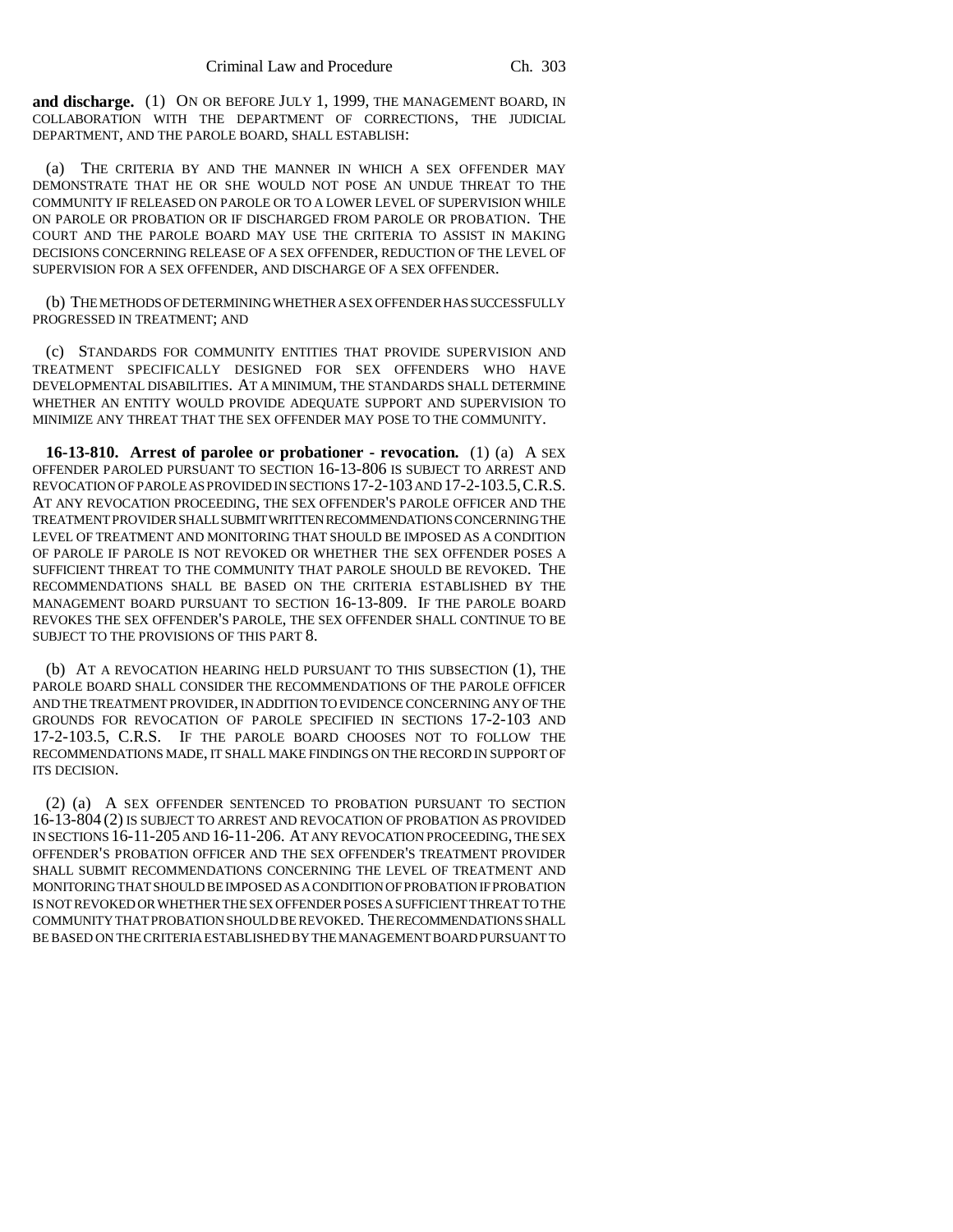SECTION 16-13-809. IF THE COURT REVOKES THE SEX OFFENDER'S PROBATION, THE COURT SHALL SENTENCE THE SEX OFFENDER AS PROVIDED IN SECTION 16-13-804, AND THE SEX OFFENDER SHALL BE SUBJECT TO THE PROVISIONS OF THIS PART 8.

(b) AT A REVOCATION HEARING HELD PURSUANT TO THIS SUBSECTION (2), THE COURT SHALL CONSIDER THE RECOMMENDATIONS OF THE PROBATION OFFICER AND THE TREATMENT PROVIDER, IN ADDITION TO EVIDENCE CONCERNING ANY OF THE GROUNDS FOR REVOCATION OF PROBATION SPECIFIED IN SECTIONS 16-11-205 AND 16-11-206. IF THE COURT CHOOSES NOT TO FOLLOW THE RECOMMENDATIONS MADE, IT SHALL MAKE FINDINGS ON THE RECORD IN SUPPORT OF ITS DECISION.

**16-13-811. Annual report.** (1) ON OR BEFORE NOVEMBER 1, 2000, AND ON OR BEFORE EACH NOVEMBER 1 THEREAFTER, THE DEPARTMENT OF CORRECTIONS, THE DEPARTMENT OF PUBLIC SAFETY, AND THE JUDICIAL DEPARTMENT SHALL SUBMIT A REPORT TO THE JUDICIARY COMMITTEES OF THE HOUSE OF REPRESENTATIVES AND THE SENATE AND TO THE JOINT BUDGET COMMITTEE OF THE GENERAL ASSEMBLY SPECIFYING, AT A MINIMUM:

(a) THE IMPACT ON THE PRISON POPULATION, THE PAROLE POPULATION, AND THE PROBATION POPULATION IN THE STATE DUE TO THE EXTENDED LENGTH OF INCARCERATION AND SUPERVISION PROVIDED FOR IN SECTIONS 16-13-804,16-13-806, AND 16-13-808;

(b) THE NUMBER OF OFFENDERS PLACED IN THE INTENSIVE SUPERVISION PAROLE PROGRAM AND THE INTENSIVE SUPERVISION PROBATION PROGRAM AND THE LENGTH OF SUPERVISION OF OFFENDERS IN SAID PROGRAMS;

(c) THE NUMBER OF SEX OFFENDERS SENTENCED PURSUANT TO THIS PART 8 WHO RECEIVED PAROLE RELEASE HEARINGS AND THE NUMBER RELEASED ON PAROLE DURING THE PRECEDING TWELVE MONTHS, IF ANY;

(d) THE NUMBER OF SEX OFFENDERS SENTENCED PURSUANT TO THIS PART 8 WHO RECEIVED PAROLE OR PROBATION DISCHARGE HEARINGS AND THE NUMBER DISCHARGED FROM PAROLE OR PROBATION DURING THE PRECEDING TWELVE MONTHS, IF ANY;

(e) THE NUMBER OF SEX OFFENDERS SENTENCED PURSUANT TO THIS PART 8 WHO RECEIVED PAROLE OR PROBATION REVOCATION HEARINGS AND THE NUMBER WHOSE PAROLE OR PROBATION WAS REVOKED DURING THE PRECEDING TWELVE MONTHS, IF ANY;

(f) A SUMMARY OF THE EVALUATION INSTRUMENTS DEVELOPED BY THE MANAGEMENT BOARD AND USE OF THE EVALUATION INSTRUMENTS IN EVALUATING SEX OFFENDERS PURSUANT TO THIS PART 8; AND

(g) THE AVAILABILITY OF SEX OFFENDER TREATMENT PROVIDERS THROUGHOUT THE STATE, INCLUDING LOCATION OF THE TREATMENT PROVIDERS, THE SERVICES PROVIDED, AND THE AMOUNT PAID BY OFFENDERS AND BY THE STATE FOR THE SERVICES PROVIDED, AND THE MANNER OF REGULATION AND REVIEW OF THE SERVICES PROVIDED BY SEX OFFENDER TREATMENT PROVIDERS.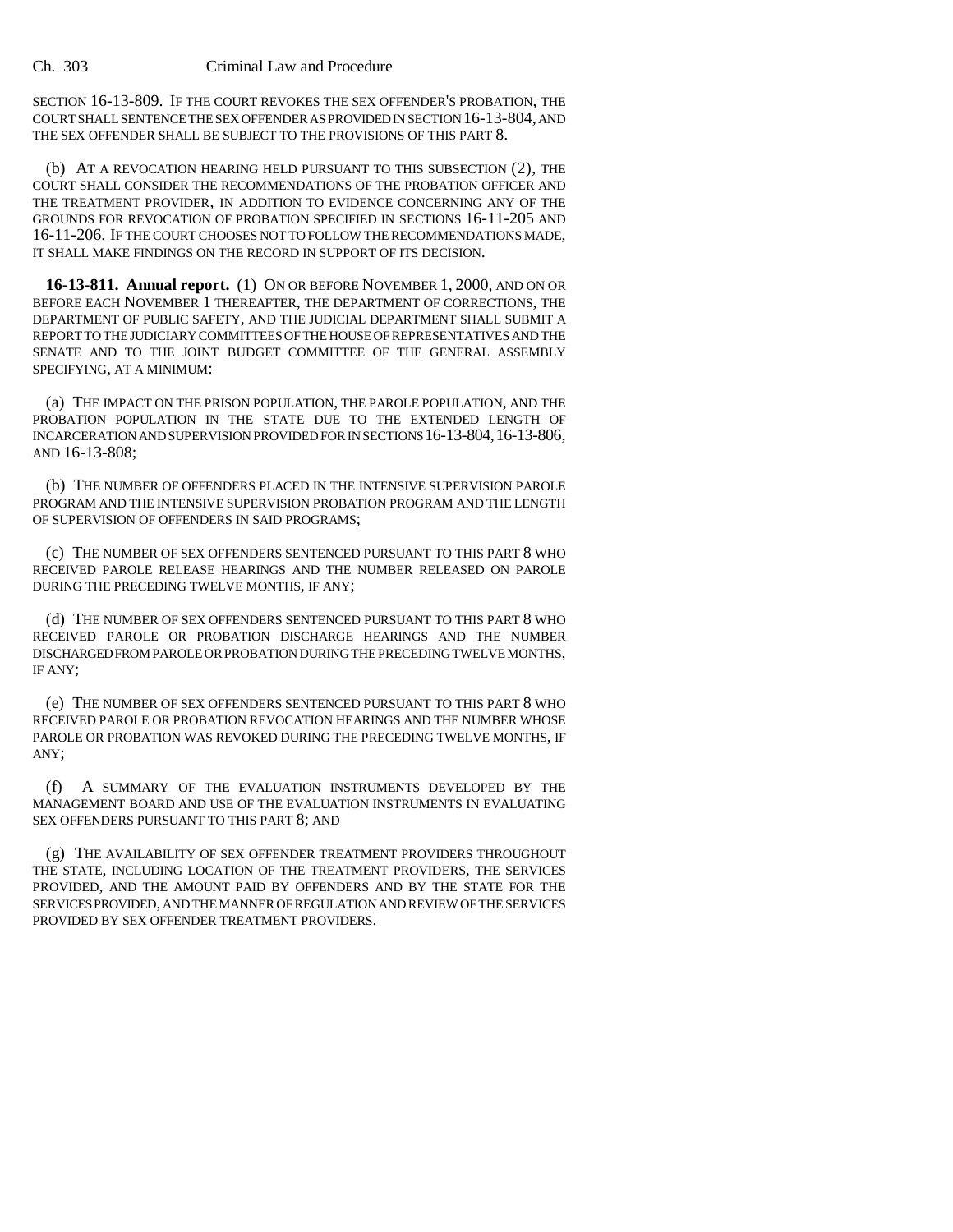**16-13-812. Applicability of part.** THE PROVISIONS OF THIS PART 8 SHALL APPLY TO ANY PERSON WHO COMMITS A SEX OFFENSE ON OR AFTER NOVEMBER 1, 1998.

**SECTION 2.** Part 2 of article 13 of title 16, Colorado Revised Statutes, is amended BY THE ADDITION OF A NEW SECTION to read:

**16-13-201.5. Applicability of part.** THE PROVISIONS OF THIS PART 2 SHALL APPLY TO PERSONS SENTENCED FOR OFFENSES COMMITTED PRIOR TO NOVEMBER 1, 1998.

**SECTION 3.** 16-11.7-103 (4), Colorado Revised Statutes, is amended BY THE ADDITION OF A NEW PARAGRAPH to read:

**16-11.7-103. Sex offender management board - creation - duties - repeal.** (4) The board shall carry out the following duties:

(e) PURSUANT TO SECTION 16-13-809, ON OR BEFORE JULY 1, 1999, THE BOARD, IN COLLABORATION WITH THE DEPARTMENT OF CORRECTIONS, THE JUDICIAL DEPARTMENT, AND THE STATE BOARD OF PAROLE SHALL DEVELOP CRITERIA FOR MEASURING A SEX OFFENDER'S PROGRESS IN TREATMENT. SUCH CRITERIA SHALL ASSIST THE COURT AND THE STATE BOARD OF PAROLE IN DETERMINING WHETHER A SEX OFFENDER MAY APPROPRIATELY BE RELEASED FROM INCARCERATION PURSUANT TO SECTION 16-13-806 (1), OR WHETHER THE SEX OFFENDER'S LEVEL OF SUPERVISION MAY BE REDUCED PURSUANT TO SECTION 16-13-806 (2) (a) OR 16-13-808, OR WHETHER THE SEX OFFENDER MAY APPROPRIATELY BE DISCHARGED FROM PROBATION OR PAROLE PURSUANT TO SECTION 16-13-806 OR 16-13-808. AT A MINIMUM, THE CRITERIA SHALL BE DESIGNED TO ASSIST THE COURT AND THE STATE BOARD OF PAROLE IN DETERMINING WHETHER THE SEX OFFENDER WOULD POSE AN UNDUE THREAT TO THE COMMUNITY IF HE OR SHE WERE RELEASED FROM INCARCERATION, RELEASED TO A REDUCED LEVEL OF SUPERVISION, OR DISCHARGED FROM PROBATION OR PAROLE. THE CRITERIA SHALL NOT LIMIT THE DECISION-MAKING AUTHORITY OF THE COURT OR THE STATE BOARD OF PAROLE.

**SECTION 4.** 18-1-105 (1) (a) (V) (C) and (1) (a) (V) (D), Colorado Revised Statutes, are amended, and the said  $18-1-105(1)(a)(V)$  is further amended BY THE ADDITION OF THE FOLLOWING NEW SUB-SUBPARAGRAPHS, to read:

**18-1-105. Felonies classified - presumptive penalties.**  $(1)$  (a) (V) (C) Notwithstanding sub-subparagraph  $(A)$  of this subparagraph (V), the mandatory period of parole for a person convicted of a felony offense COMMITTED PRIOR TO JULY 1, 1996, pursuant to part 4 of article 3 of this title, or part 3 of article 6 of this title, shall be five years.

(C.3) NOTWITHSTANDING THE PROVISIONS OF SUB-SUBPARAGRAPH (A) OF THIS SUBPARAGRAPH (V), THE PERIOD OF PAROLE FOR A PERSON CONVICTED OF A FELONY OFFENSE COMMITTED ON OR AFTER JULY 1, 1996, BUT PRIOR TO NOVEMBER 1, 1998, PURSUANT TO PART 4 OF ARTICLE 3 OF THIS TITLE OR PART 3 OF ARTICLE 6 OF THIS TITLE, SHALL BE SET BY THE STATE BOARD OF PAROLE PURSUANT TO SECTION 17-2-201 (5) (a.5), C.R.S.

(C.5) NOTWITHSTANDING THE PROVISIONS OF SUB-SUBPARAGRAPH (A) OF THIS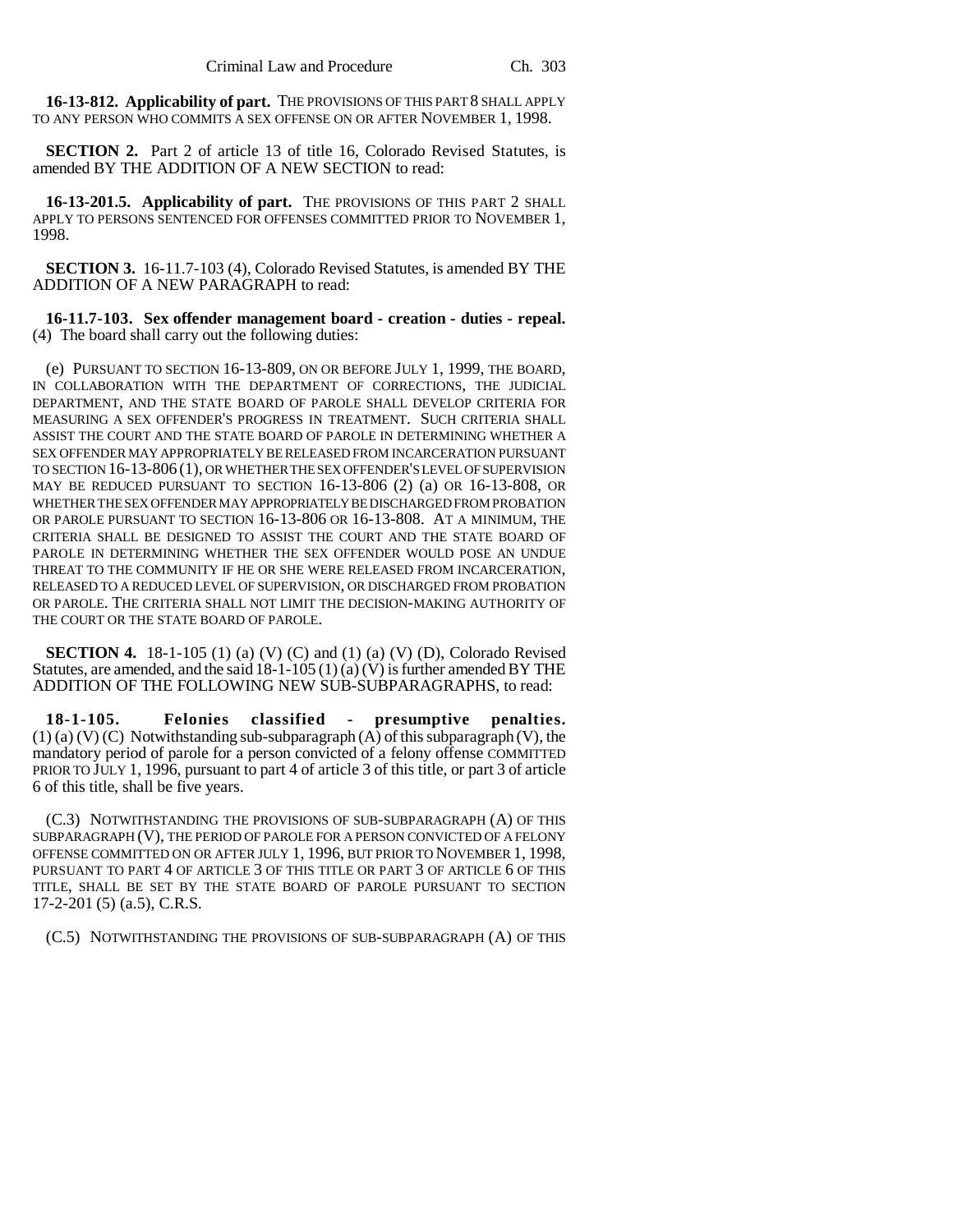SUBPARAGRAPH (V), ANY PERSON SENTENCED FOR A SEX OFFENSE, AS DEFINED IN SECTION 16-13-803(5),C.R.S., COMMITTED ON OR AFTER NOVEMBER 1,1998, SHALL BE SENTENCED PURSUANT TO THE PROVISIONS OF PART 8 OF ARTICLE 13 OF TITLE 16, C.R.S.

(D) The mandatory period of parole imposed pursuant to sub-subparagraph (A) of this subparagraph (V) shall commence immediately upon the discharge of an offender from imprisonment in the custody of the department of corrections. If the offender has been granted release to parole supervision by the state board of parole, the offender shall be deemed to have discharged the offender's sentence to imprisonment provided for in sub-subparagraph (A) of this subparagraph (V) in the same manner as if such sentence were discharged pursuant to law; EXCEPT THAT THE SENTENCE TO IMPRISONMENT FOR ANY PERSON SENTENCED AS A SEX OFFENDER PURSUANT TO PART 8 OF ARTICLE 13 OF TITLE 16, C.R.S., SHALL NOT BE DEEMED DISCHARGED ON RELEASE OF SAID PERSON ON PAROLE. When an offender is released by the state board of parole or released because the offender's sentence was discharged pursuant to law, the mandatory period of parole shall be served by such offender. An offender sentenced for nonviolent felony offenses, as defined in section 17-22.5-405 (5), C.R.S., may receive earned time pursuant to section 17-22.5-405, C.R.S., while serving a mandatory parole period in accordance with this section but not while such offender is reincarcerated after a revocation of the mandatory period of parole.

**SECTION 5.** 18-1-105 (1) (b), Colorado Revised Statutes, is amended BY THE ADDITION OF A NEW SUBPARAGRAPH to read:

**18-1-105. Felonies classified - presumptive penalties.** (1) (b) (II.5) NOTWITHSTANDING ANYTHING IN THIS SECTION TO THE CONTRARY, ANY PERSON SENTENCED FOR A SEX OFFENSE, AS DEFINED IN SECTION 16-13-803 (5), C.R.S., COMMITTED ON OR AFTER NOVEMBER 1, 1998, MAY BE SENTENCED TO PAY A FINE IN ADDITION TO, BUT NOT INSTEAD OF, A SENTENCE FOR IMPRISONMENT OR PROBATION PURSUANT TO SECTION 16-13-804, C.R.S.

**SECTION 6.** 18-1-105 (1) (c) and (9) (e) (I), Colorado Revised Statutes, are amended, and the said 18-1-105 (9) is further amended BY THE ADDITION OF A NEW PARAGRAPH, to read:

**18-1-105. Felonies classified - presumptive penalties.** (1) (c) Except as otherwise provided by statute, felonies are punishable by imprisonment in any correctional facility under the supervision of the executive director of the department of corrections. Nothing in this section shall limit the authority granted in part 1 of article 13 of title 16, C.R.S., to increase sentences for habitual criminals. Nothing in this section shall limit the authority granted in  $part 2$  PARTS 2 AND 8 of article 13 of title 16, C.R.S., to commit SENTENCE sex offenders to the department of corrections OR TO SENTENCE SEX OFFENDERS TO PROBATION for an indeterminate term. Nothing in this section shall limit the authority granted in section 18-4-202.1 for increased sentences for habitual burglary offenders.

 $(9)$  (e) (I) If the defendant is convicted of the class 2 felony of sexual assault in the first degree under section 18-3-402 (3), COMMISSION OF WHICH OFFENSE OCCURS PRIOR TO NOVEMBER 1, 1998, the court shall be required to sentence the defendant to a term of at least the midpoint in the presumptive range but not more than twice the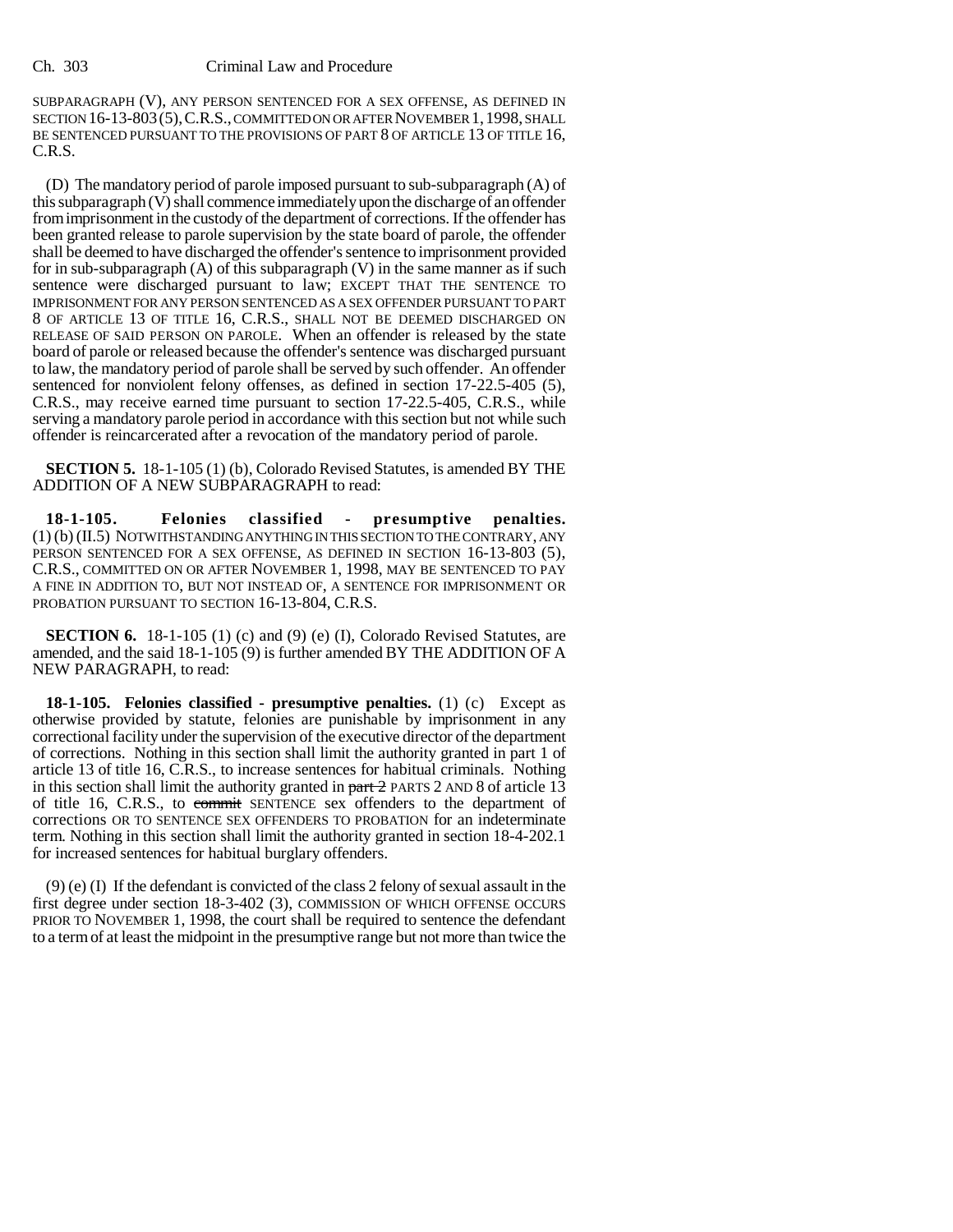maximum term authorized in the presumptive range for the punishment of that class of felony.

(e.5) IF THE DEFENDANT IS CONVICTED OF THE CLASS 2 FELONY OF SEXUAL ASSAULT IN THE FIRST DEGREE UNDER SECTION 18-3-402 (3), COMMISSION OF WHICH OFFENSE OCCURS ON OR AFTER NOVEMBER 1, 1998, THE COURT SHALL BE REQUIRED TO SENTENCE THE DEFENDANT TO AN INDETERMINATE SENTENCE OF AT LEAST THE MIDPOINT IN THE PRESUMPTIVE RANGE FOR THE PUNISHMENT OF THAT CLASS OF FELONY UP TO THE DEFENDANT'S NATURAL LIFE.

**SECTION 7.** 18-1-105 (9.7), Colorado Revised Statutes, is amended BY THE ADDITION OF A NEW PARAGRAPH to read:

**18-1-105. Felonies classified - presumptive penalties.** (9.7) (c) WITH RESPECT TO THE OFFENSES SPECIFIED IN SUBPARAGRAPHS (I) TO (VIII) OF PARAGRAPH (b) OF THIS SUBSECTION (9.7) AND SEXUAL OFFENSES THAT CONSTITUTE CRIMES OF VIOLENCE, THE PROVISIONS OF THIS SUBSECTION (9.7) APPLY ONLY TO OFFENSES COMMITTED PRIOR TO NOVEMBER 1, 1998.

**SECTION 8.** 16-11-101 (1), Colorado Revised Statutes, is amended BY THE ADDITION OF A NEW PARAGRAPH to read:

**16-11-101. Alternatives in sentencing - repeal.** (1) Within the limitations of the penalties provided by the classification of the offense of which a person is found guilty, and subject to the provisions of this title, the trial court has the following alternatives in entering judgment imposing a sentence:

(j) NOTWITHSTANDING ANY PROVISION OF THIS SUBSECTION (1) TO THE CONTRARY, THE COURT SHALL SENTENCE ANY PERSON CONVICTED OF A SEX OFFENSE, AS DEFINED IN SECTION 16-13-803 (5), COMMITTED ON OR AFTER NOVEMBER 1, 1998, PURSUANT TO THE PROVISIONS OF PART 8 OF ARTICLE 13 OF THIS TITLE.

**SECTION 9.** 16-11-309 (1), Colorado Revised Statutes, is amended BY THE ADDITION OF A NEW PARAGRAPH to read:

**16-11-309. Mandatory sentences for violent crimes.** (1) (c) NOTWITHSTANDING THE PROVISIONS OF PARAGRAPH (a) OF THIS SUBSECTION (1), ANY PERSON CONVICTED OF A SEX OFFENSE, AS DEFINED IN SECTION 16-13-803 (5), COMMITTED ON OR AFTER NOVEMBER 1, 1998, THAT CONSTITUTES A CRIME OF VIOLENCE SHALL BE SENTENCED TO AN INDETERMINATE TERM OF INCARCERATION OF AT LEAST THE MIDPOINT IN THE PRESUMPTIVE RANGE UP TO A MAXIMUM OF THE PERSON'S NATURAL LIFE, AS PROVIDED IN SECTION 16-13-804 (1).

**SECTION 10.** 17-2-201 (5) (e), Colorado Revised Statutes, is amended, and the said 17-2-201 (5) is further amended BY THE ADDITION OF A NEW PARAGRAPH, to read:

**17-2-201. State board of parole.** (5) (a.7) AS TO ANY PERSON SENTENCED FOR CONVICTION OF A SEX OFFENSE PURSUANT TO THE PROVISIONS OF PART 8 OF ARTICLE 13 OF TITLE 16, C.R.S., COMMITTED ON OR AFTER NOVEMBER 1, 1998, THE BOARD SHALL GRANT PAROLE OR REFUSE TO GRANT PAROLE, FIX THE CONDITIONS THEREOF,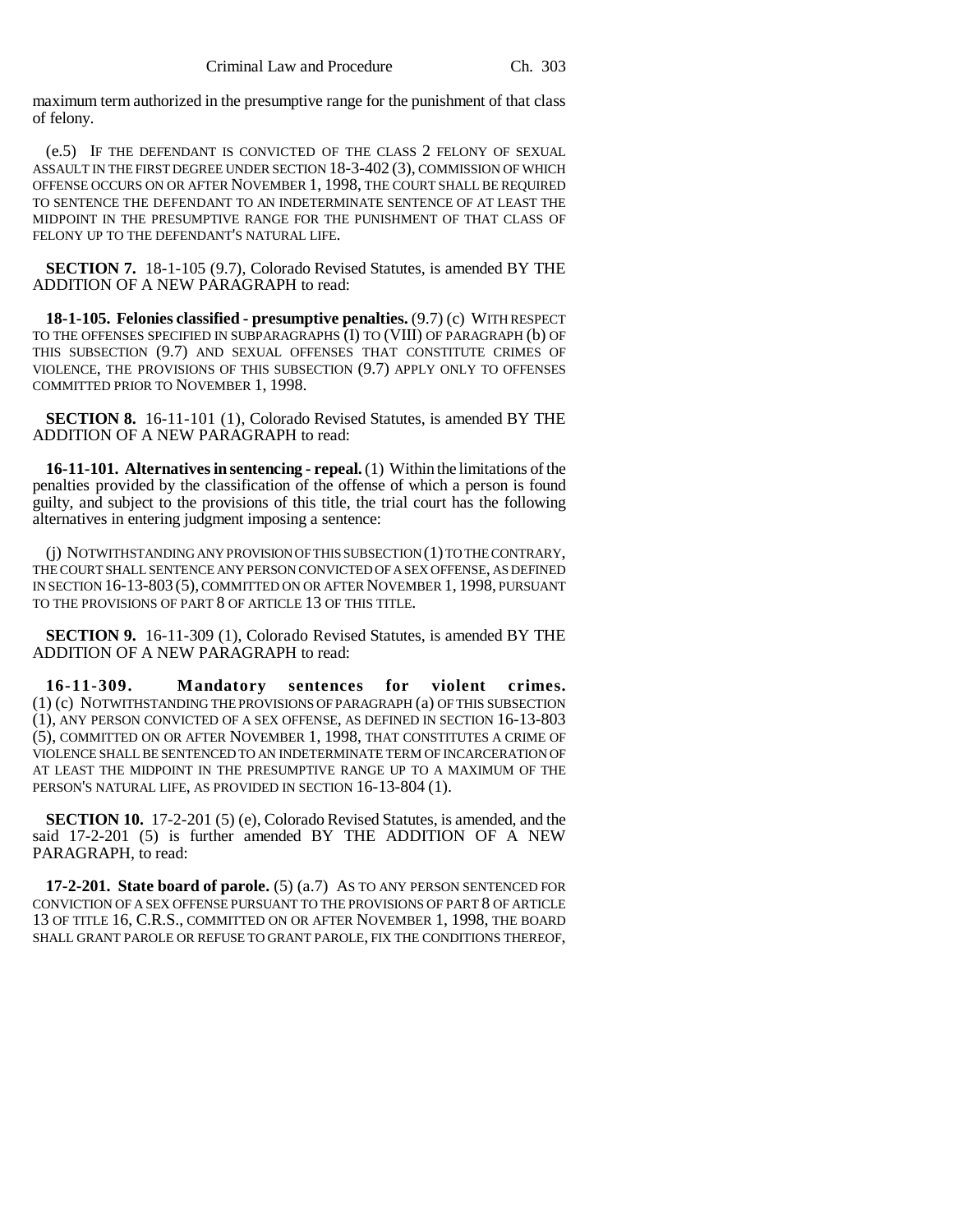AND SET THE DURATION OF THE TERM OF PAROLE GRANTED PURSUANT TO THE PROVISIONS OF PART 8 OF ARTICLE 13 OF TITLE 16, C.R.S.

(e) As a condition of parole of every person convicted of the class 2 felony of sexual assault in the first degree under section 18-3-402 (3), C.R.S., FOR AN OFFENSE COMMITTED PRIOR TO NOVEMBER 1, 1998, the board shall require that the parolee participate in a program of mental health counseling or receive appropriate treatment to the extent that the board deems appropriate to effectuate the successful reintegration of the parolee into the community.

**SECTION 11.** 17-2-201 (6), Colorado Revised Statutes, is amended to read:

**17-2-201. State board of parole.** (6) The board has the authority at any time after the period of any parole is fixed to shorten the period thereof or to lengthen said period within the limits specified in subsection (5) of this section; EXCEPT THAT THE PROVISIONS OF THIS SUBSECTION (6) SHALL NOT APPLY TO ANY PERSON SENTENCED AS A SEX OFFENDER PURSUANT TO PART 8 OF ARTICLE 13 OF TITLE 16, C.R.S.

**SECTION 12.** 17-22.5-403 (7) and (8), Colorado Revised Statutes, are amended to read:

**17-22.5-403. Parole eligibility.** (7) (a) For any offender who is incarcerated for an offense committed on or after July 1, 1993, upon application for parole, the state board of parole, working in conjunction with the department and using the guidelines established pursuant to section 17-22.5-404, shall determine whether or not to grant parole. The state board of parole, if it determines that placing an offender on parole is appropriate, shall set the length of the period of parole at the mandatory period of parole established in section  $18-1-105(1)(a)(V)$ , C.R.S. If an application for parole is refused by the state board of parole, the state board of parole shall reconsider within one year thereafter whether such inmate should be granted parole. The state board of parole shall continue such reconsideration each year thereafter until such inmate is granted parole or until such inmate is discharged pursuant to law; except that, if the inmate applying for parole was convicted of a class 1 or class 2 crime of violence, as defined in section 16-11-309, C.R.S., any class 3 sexual offense described in part 4 of article 3 of title 18, C.R.S., SEX OFFENSE, AS DEFINED IN SECTION 16-13-803 (5), C.R.S., a habitual criminal offense as defined in section 16-13-101 (2.5), C.R.S., or of any offense subject to the requirements of section 16-13-203, C.R.S., the board need only reconsider granting parole to such inmate once every three years, until the board grants such inmate parole or until such inmate is discharged pursuant to law.

(b) NOTWITHSTANDING THE PROVISIONS OF PARAGRAPH (a) OF THIS SUBSECTION (7), FOR ANY SEX OFFENDER, AS DEFINED IN SECTION 16-13-803 (4), C.R.S., WHO IS SENTENCED PURSUANT TO THE PROVISIONS OF PART 8 OF ARTICLE 13 OF TITLE 16, C.R.S., FOR COMMISSION OF A SEX OFFENSE COMMITTED ON OR AFTER NOVEMBER 1,1998, THE STATE BOARD OF PAROLE SHALL DETERMINE WHETHER OR NOT TO GRANT PAROLE AS PROVIDED IN SECTION 16-13-806,C.R.S. IF THE STATE BOARD OF PAROLE DETERMINES THAT PLACING A SEX OFFENDER ON PAROLE IS APPROPRIATE, IT SHALL SET AN INDETERMINATE PERIOD OF PAROLE AS PROVIDED IN SECTION 16-13-806, C.R.S. IF THE STATE BOARD OF PAROLE DOES NOT RELEASE A SEX OFFENDER ON PAROLE, IT SHALL RECONSIDER RELEASE ON PAROLE AT LEAST ONCE EVERY THREE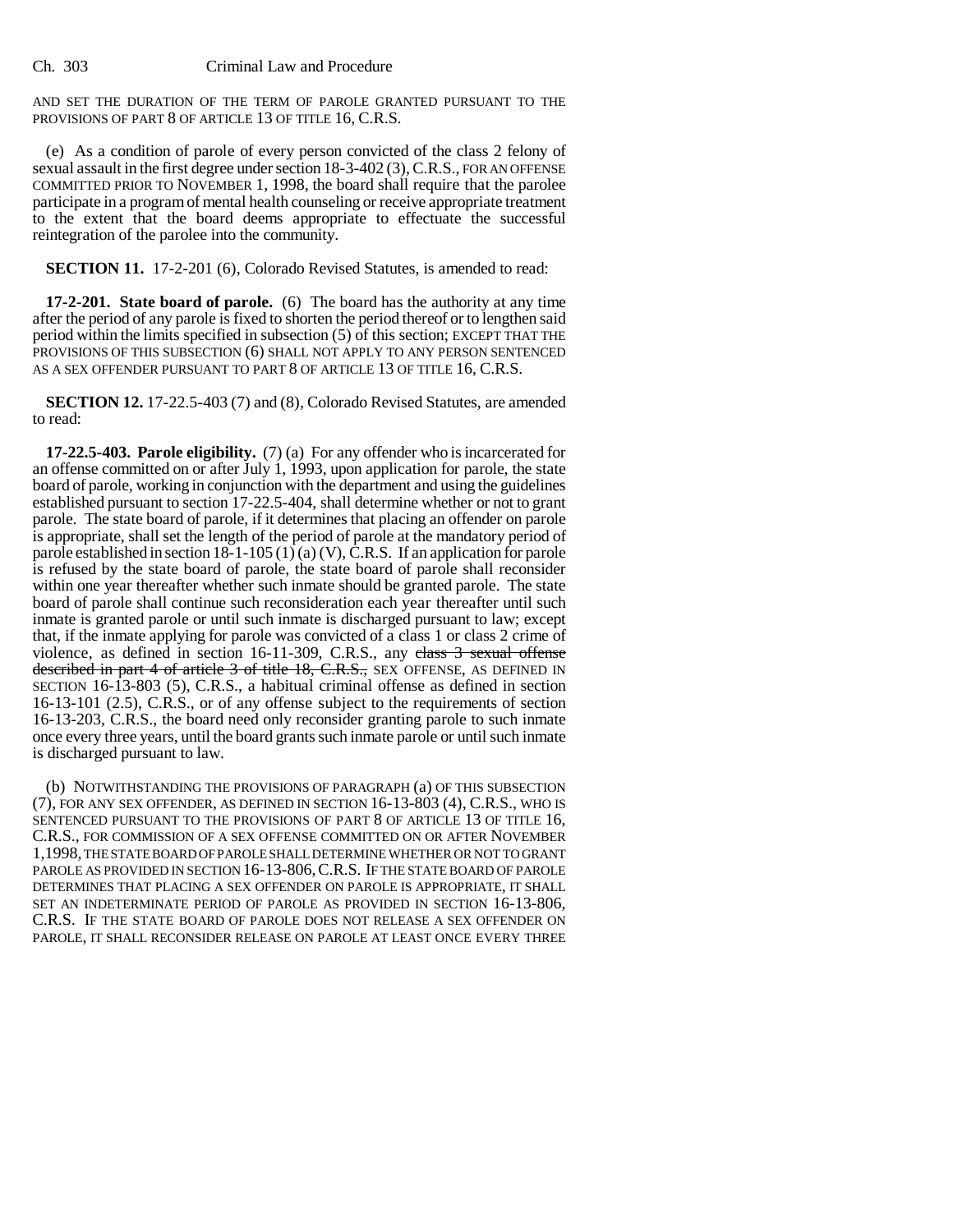YEARS UNTIL THE STATE BOARD OF PAROLE DETERMINES THE SEX OFFENDER MEETS THE CRITERIA FOR PAROLE SPECIFIED IN SECTION 16-13-806 (1), C.R.S.

(8) (a) For persons who are granted parole pursuant to PARAGRAPH (a) OF subsection (7) of this section, the division of adult services shall provide parole supervision and assistance in securing employment, housing, and such other services as may affect the successful reintegration of such offender into the community while recognizing the need for public safety. The conditions for parole for any such offender under this subsection  $(8)$  PARAGRAPH (a) shall be established pursuant to section 17-22.5-404 by the state board of parole prior to such offender's release from incarceration. Upon a determination that the conditions of parole have been violated in a parole revocation proceeding, the state board of parole shall continue the parole in effect, modify the conditions of parole if circumstances then shown to exist require such modifications, which circumstances shall be set forth in writing, or revoke the parole and order the return of the offender to a place of confinement designated by the executive director for any period of time up to the period remaining on such person's mandatory period of parole established in section 18-1-105 (1) (a) (V), C.R.S. Any offender who has been reincarcerated due to a parole revocation pursuant to this subsection  $(8)$  PARAGRAPH (a) shall be eligible for parole at any time during such reincarceration. The state board of parole may discharge an offender granted parole under this section at any time during the term of parole upon a determination that the offender has been sufficiently rehabilitated and reintegrated into society and can no longer benefit from parole supervision. In making any such determination, the state board of parole shall make written findings as to why such offender is no longer in need of parole supervision.

(b) FOR SEX OFFENDERS, AS DEFINED IN SECTION 16-13-803 (4),C.R.S., WHO ARE CONVICTED OF AN OFFENSE COMMITTED ON OR AFTER NOVEMBER 1, 1998, AND WHO ARE GRANTED PAROLE PURSUANT TO PARAGRAPH (b) OF SUBSECTION (7) OF THIS SECTION, THE DIVISION OF ADULT SERVICES SHALL PROVIDE PAROLE SUPERVISION AND ASSISTANCE IN SECURING EMPLOYMENT, HOUSING, AND SUCH OTHER SERVICES AS MAY AFFECT THE SUCCESSFUL REINTEGRATION OF THE SEX OFFENDER INTO THE COMMUNITY WHILE RECOGNIZING THE NEED FOR PUBLIC SAFETY. THE CONDITIONS FOR PAROLE FOR ANY SEX OFFENDER SHALL BE ESTABLISHED PURSUANT TO SECTION 16-13-806,C.R.S., AND SECTION 17-22.5-404 BY THE STATE BOARD OF PAROLE PRIOR TO THE SEX OFFENDER'S RELEASE FROM INCARCERATION. UPON A DETERMINATION IN A PAROLE REVOCATION PROCEEDING THAT THE SEX OFFENDER HAS VIOLATED THE CONDITIONS OF PAROLE, THE STATE BOARD OF PAROLE SHALL CONTINUE THE PAROLE IN EFFECT, MODIFY THE CONDITIONS OF PAROLE IF CIRCUMSTANCES THEN SHOWN TO EXIST REQUIRE SUCH MODIFICATIONS, WHICH CIRCUMSTANCES SHALL BE SET FORTH IN WRITING, OR REVOKE THE PAROLE AND ORDER THE RETURN OF THE SEX OFFENDER TO A PLACE OF CONFINEMENT DESIGNATED BY THE EXECUTIVE DIRECTOR FOR ANY PERIOD OF TIME UP TO THE REMAINDER OF THE SEX OFFENDER'S NATURAL LIFE. THE REVOCATION HEARING SHALL BE HELD AND THE STATE BOARD OF PAROLE SHALL MAKE ITS DETERMINATION AS PROVIDED IN SECTION 16-13-810, C.R.S. FOLLOWING REINCARCERATION, THE SEX OFFENDER'S ELIGIBILITY FOR PAROLE SHALL BE DETERMINED PURSUANT TO SECTION 16-13-806,C.R.S. THE STATE BOARD OF PAROLE MAY DISCHARGE A SEX OFFENDER FROM PAROLE AS PROVIDED IN SECTION 16-13-806 (3), C.R.S.

**SECTION 13.** 18-3-402 (4), Colorado Revised Statutes, is amended to read: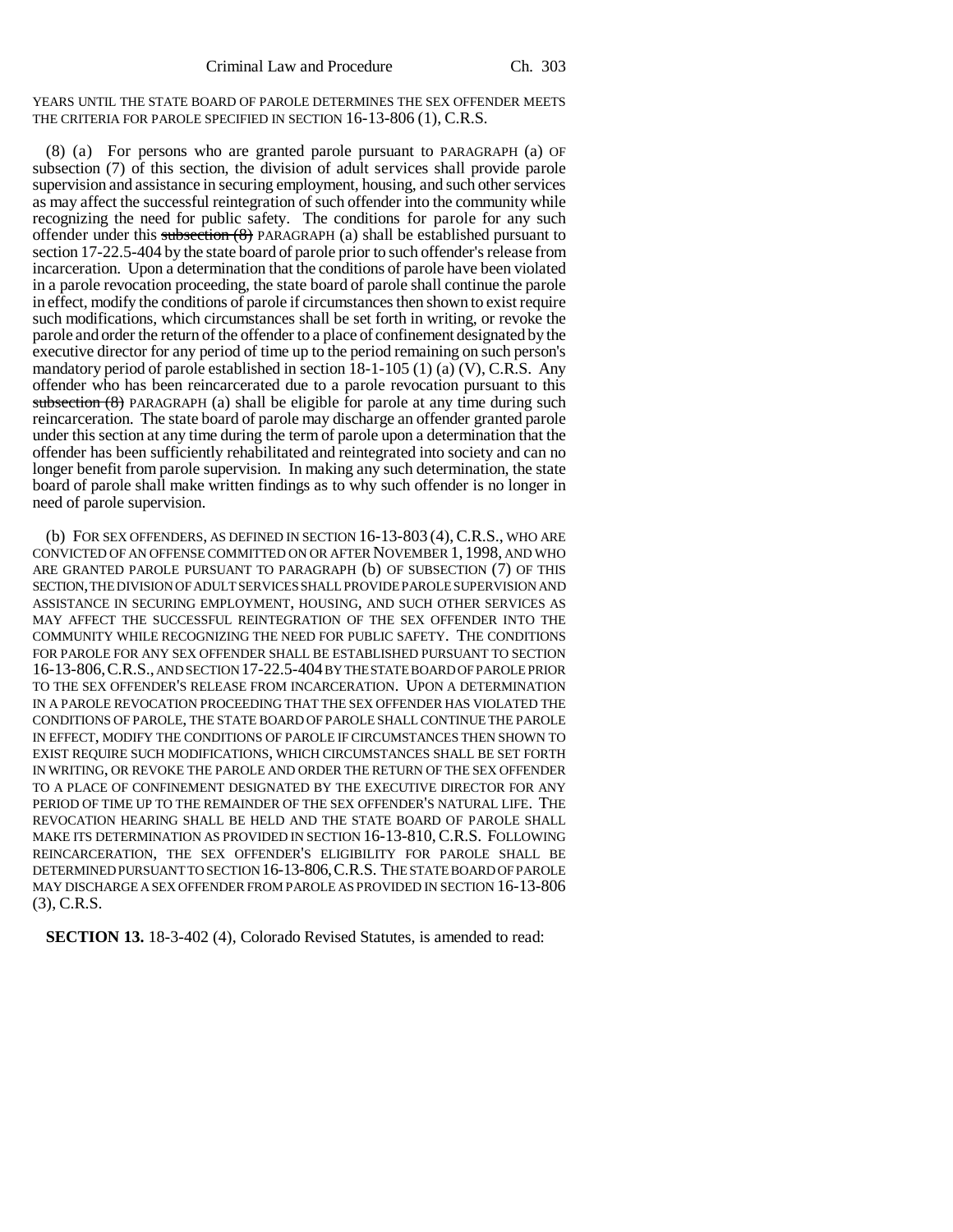**18-3-402. Sexual assault in the first degree.** (4) (a) (I) If a defendant is convicted of sexual assault in the first degree pursuant to subsection (3) of this section, the court shall sentence the defendant in accordance with section 18-1-105 (9) (e). A person convicted of sexual assault in the first degree pursuant to subsection (3) of this section shall not be sentenced under the crime of violence provisions of section 16-11-309 (2), C.R.S. Any sentence for a conviction under subsection (3) of this section shall be consecutive to any sentence for a conviction for a crime of violence under section 16-11-309, C.R.S.

(II) THE PROVISIONS OF THIS PARAGRAPH (a) SHALL APPLY TO OFFENSES COMMITTED PRIOR TO NOVEMBER 1, 1998.

(b) ANY PERSON CONVICTED OF SEXUAL ASSAULT IN THE FIRST DEGREE COMMITTED ON OR AFTER NOVEMBER 1, 1998, UNDER ANY OF THE CIRCUMSTANCES DESCRIBED IN THIS SECTION SHALL BE SENTENCED IN ACCORDANCE WITH THE PROVISIONS OF PART 8 OF ARTICLE 13 OF TITLE 16, C.R.S.

**SECTION 14.** 18-6-303, Colorado Revised Statutes, is amended to read:

**18-6-303. Sentencing.** (1) The court may suspend a portion of the sentence of any person who is convicted of a violation COMMITTED PRIOR TO NOVEMBER 1, 1998, of any offense listed in this part 3 who is not a habitual sex offender against children, as described in section 18-3-412, if the offender receives a presentence evaluation which THAT recommends a treatment program and the offender satisfactorily completes the recommended treatment program.

(2) In addition to any other penalty provided by law, the court may sentence a defendant who is convicted of a first offense pursuant to this part 3, COMMITTED PRIOR TO NOVEMBER 1, 1998, to a period of probation for purposes of treatment which THAT, when added to any time served, does not exceed the maximum sentence imposable for the offense.

(3) THE COURT SHALL SENTENCE A DEFENDANT WHO IS CONVICTED OF ANY OFFENSE SPECIFIED IN THIS PART 3 COMMITTED ON OR AFTER NOVEMBER 1, 1998, PURSUANT TO THE PROVISIONS OF PART 8 OF ARTICLE 13 OF TITLE 16, C.R.S.

**SECTION 15.** The introductory portion to 24-75-302 (2), Colorado Revised Statutes, is amended, and the said  $24-75-302$  (2) is further amended BY THE ADDITION OF A NEW PARAGRAPH, to read:

**24-75-302. Capital construction fund - capital assessment fees - calculation.** (2) As of July 1, 1988, and July 1 of each year thereafter through July 1,  $2001$  2002, a sum as specified in this subsection (2) shall accrue to the capital construction fund. The state treasurer and the controller shall transfer such sum out of the general fund and into the capital construction fund as moneys become available in the general fund during the fiscal year beginning on said July 1. Transfers between funds pursuant to this subsection (2) shall not be deemed to be appropriations subject to the limitations of section 24-75-201.1. The amount which shall accrue pursuant to this subsection (2) shall be as follows:

(o) ON JULY 1, 2002, EIGHT MILLION THREE HUNDRED SEVEN THOUSAND FIVE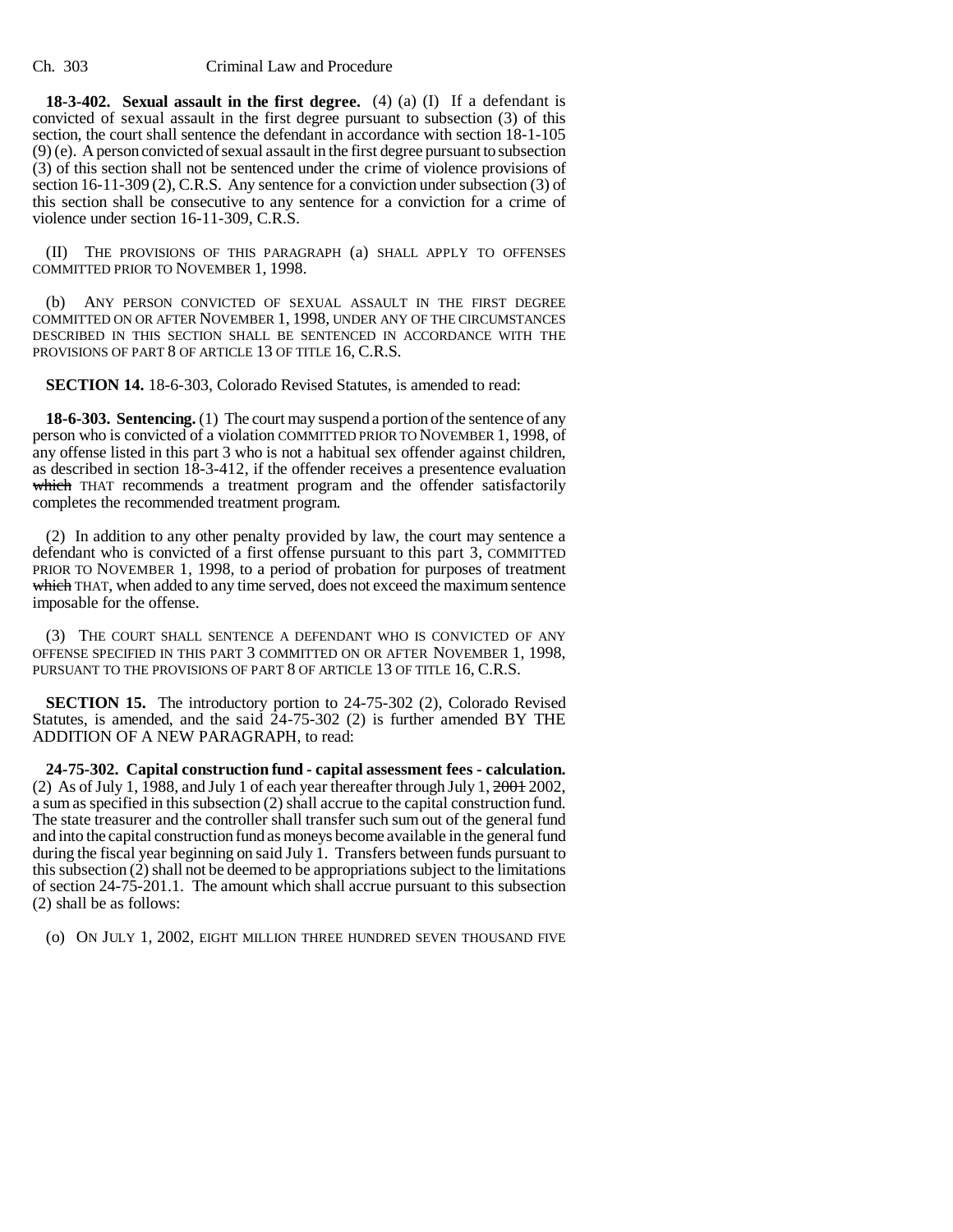HUNDRED NINE DOLLARS PURSUANT TO HB98-1156, ENACTED AT THE SECOND REGULAR SESSION OF THE SIXTY-FIRST GENERAL ASSEMBLY.

**SECTION 16.** Part 1 of article 1 of title 17, Colorado Revised Statutes, is amended BY THE ADDITION OF A NEW SECTION to read:

**17-1-124. Appropriations to comply with section 2-2-703 - HB 98-1156.** (1) PURSUANT TO SECTION 2-2-703, C.R.S., THE FOLLOWING STATUTORY APPROPRIATIONS, OR SO MUCH THEREOF AS MAY BE NECESSARY, ARE MADE IN ORDER TO IMPLEMENT HB98-1156, ENACTED AT THE SECOND REGULAR SESSION OF THE SIXTY-FIRST GENERAL ASSEMBLY:

(a) FOR THE FISCAL YEAR BEGINNING JULY 1, 1998, THE GENERAL ASSEMBLY HAS DETERMINED THAT HB98-1156 CAN BE IMPLEMENTED WITHIN EXISTING APPROPRIATIONS, AND THEREFORE NO SEPARATE APPROPRIATION OF STATE MONEYS IS NECESSARY TO CARRY OUT THE PURPOSES OF HB98-1156.

(b) FOR THE FISCAL YEAR BEGINNING JULY 1, 1999, THE GENERAL ASSEMBLY HAS DETERMINED THAT HB98-1156 CAN BE IMPLEMENTED WITHIN EXISTING APPROPRIATIONS, AND THEREFORE NO SEPARATE APPROPRIATION OF STATE MONEYS IS NECESSARY TO CARRY OUT THE PURPOSES OF HB98-1156.

(c) FOR THE FISCAL YEAR BEGINNING JULY 1, 2000, THE GENERAL ASSEMBLY HAS DETERMINED THAT HB98-1156 CAN BE IMPLEMENTED WITHIN EXISTING APPROPRIATIONS, AND THEREFORE NO SEPARATE APPROPRIATION OF STATE MONEYS IS NECESSARY TO CARRY OUT THE PURPOSES OF HB98-1156.

(d) FOR THE FISCAL YEAR BEGINNING JULY 1, 2001, THE GENERAL ASSEMBLY HAS DETERMINED THAT HB98-1156 CAN BE IMPLEMENTED WITHIN EXISTING APPROPRIATIONS, AND THEREFORE NO SEPARATE APPROPRIATION OF STATE MONEYS IS NECESSARY TO CARRY OUT THE PURPOSES OF HB98-1156.

(e) FOR THE FISCAL YEAR BEGINNING JULY 1, 2002, IN ADDITION TO ANY OTHER APPROPRIATION, THERE IS HEREBY APPROPRIATED FROM THE CAPITAL CONSTRUCTION FUND CREATED IN SECTION 24-75-302, C.R.S., TO THE CORRECTIONS EXPANSION RESERVE FUND CREATED IN SECTION 17-1-116, THE SUM OF EIGHT MILLION THREE HUNDRED SEVEN THOUSAND FIVE HUNDRED NINE DOLLARS (\$8,307,509).

**SECTION 17. Appropriation.** (1) In addition to any other appropriation, there is hereby appropriated, out of any moneys in the general fund not otherwise appropriated, to the department of public safety , for the fiscal year beginning July 1, 1998, the sum of eighty-one thousand one hundred nineteen dollars (\$81,119) and 1.0 FTE, or so much thereof as may be necessary, for the implementation of this act.

(2) In addition to any other appropriation, there is hereby appropriated, out of any moneys in the general fund not otherwise appropriated, to the judicial department, for the fiscal year beginning July 1, 1998, the sum of nine hundred forty-seven thousand eight hundred ninety dollars (\$947,890) and 15.9 FTE, or so much thereof as may be necessary, for the implementation of this act. Of said sum, eight thousand nine hundred forty-three dollars (\$8,943) and 0.2 FTE, or so much thereof as may be necessary, is for allocation to the district court; and nine hundred thirty-eight